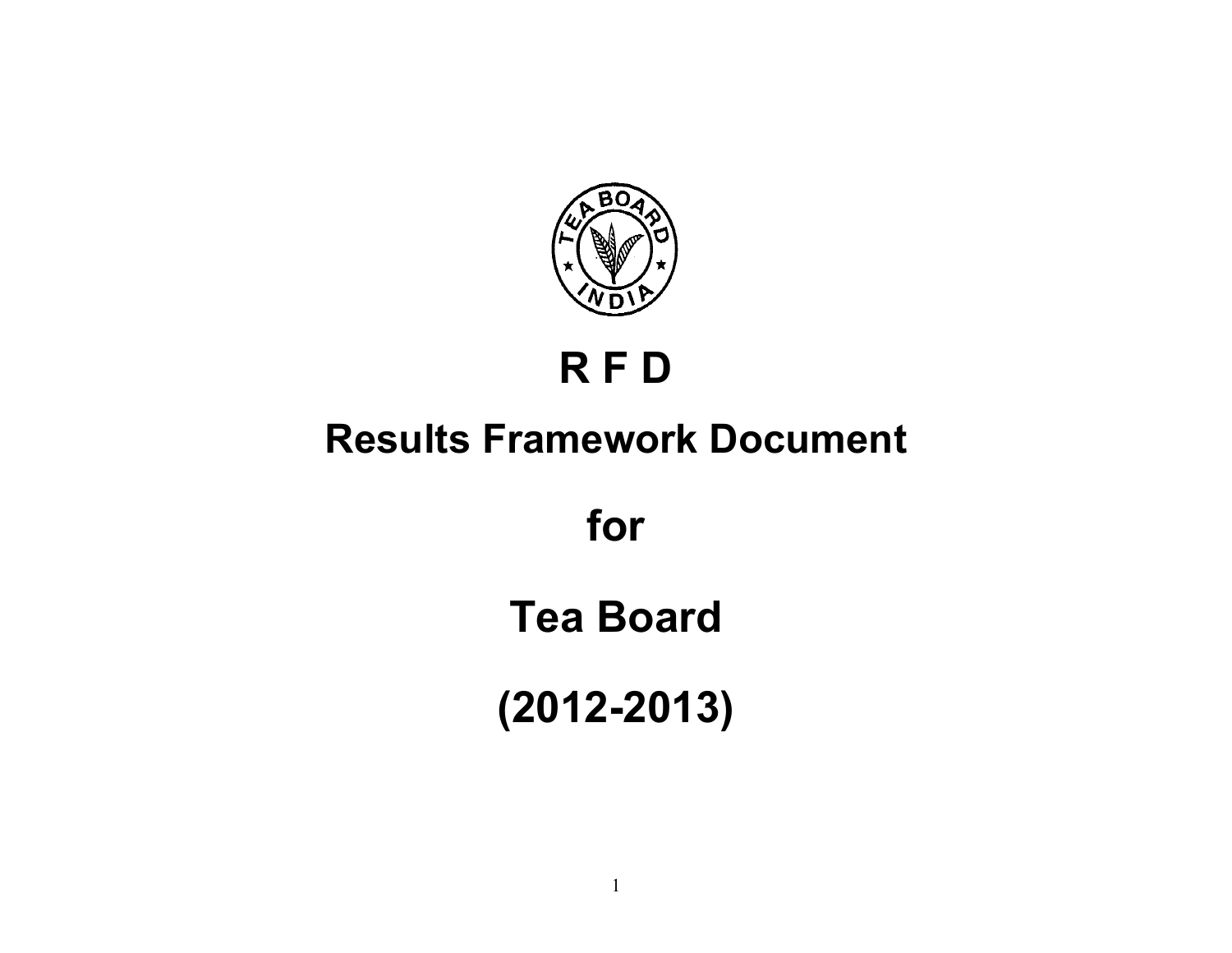# **SECTION 1**

# **VISION, MISSION, OBJECTIVES AND FUNCTIONS**

## **Vision**

To make India, the leading producer and supplier of quality tea in the global market.

# **Mission**

"Develop effective management strategies to facilitate:

- Competence and innovation in tea plantations,
- Innovative processing technology for producing good quality teas,
- Augmentation of high value tea exports,
- Capacity Building for human resources at all levels in tea Industry,
- Strengthening of R & D efforts on all aspects of tea husbandry and technology."

### **Objectives**

- **1.** To increase production, overall productivity and improve quality
- **2.** To increase the domestic consumption of tea and export of Indian tea
- **3.** To have a platform for electronic trading including e-auction of tea.
- **4.** Supporting welfare measures for the benefit of tea garden workers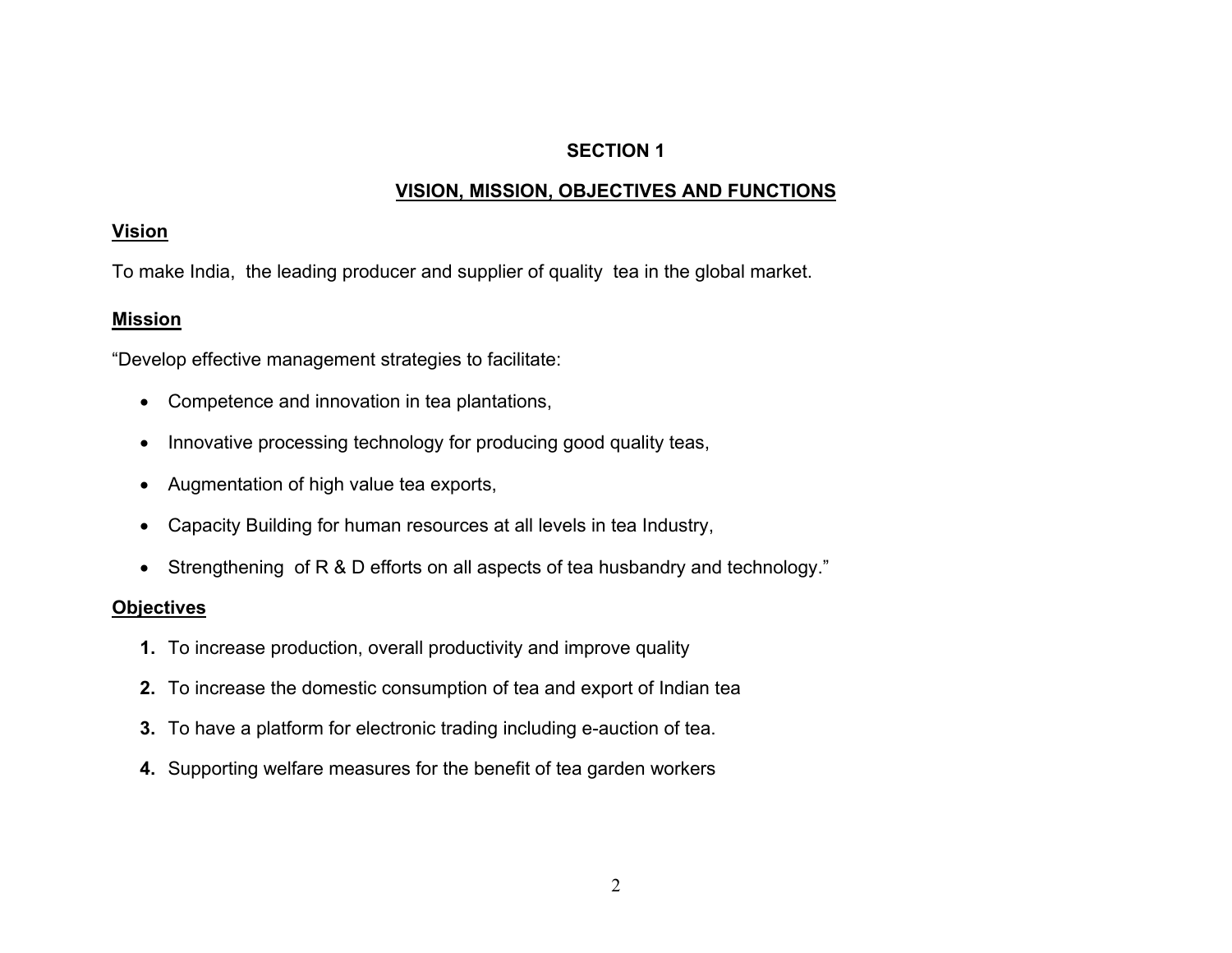- **5.** To extend support to the Tea Research Institutes and other Institutions for undertaking focused research and extension.
- **6.** To encourage small tea growers in collectivization through formation of SHGs and ensuring remunerative prices.
- **7.** To maintain data base/ information on tea and dissemination to various stake holders of the Industry.
- **8.** To support tea industry through effective regulatory mechanism.

### **Functions**

The functions of the Board are defined in Section 10 of the Tea Act, 1953 which include:

- **1.** Regulating the production and extent of cultivation of tea ;
- **2.** Improving the quality of tea ;
- **3.** Promoting cooperative efforts among growers and manufacturers of tea ;
- **4.** Undertaking assisting or encouraging scientific, technological and economic research and maintaining or assisting in the maintenance of demonstration farms and manufacturing stations ;
- **5.** Assisting in the control of insects and other pests and diseases affecting tea ;
- **6.** Regulating the sale and export of tea ;
- **7.** Training in tea testing and fixing grade standards of tea ;
- **8.** Increasing the consumption in India and elsewhere of tea and carrying on propaganda for that purpose;
- **9.** Registering and licensing of manufacturers, brokers, tea waste dealers and persons engaged in the business of blending tea;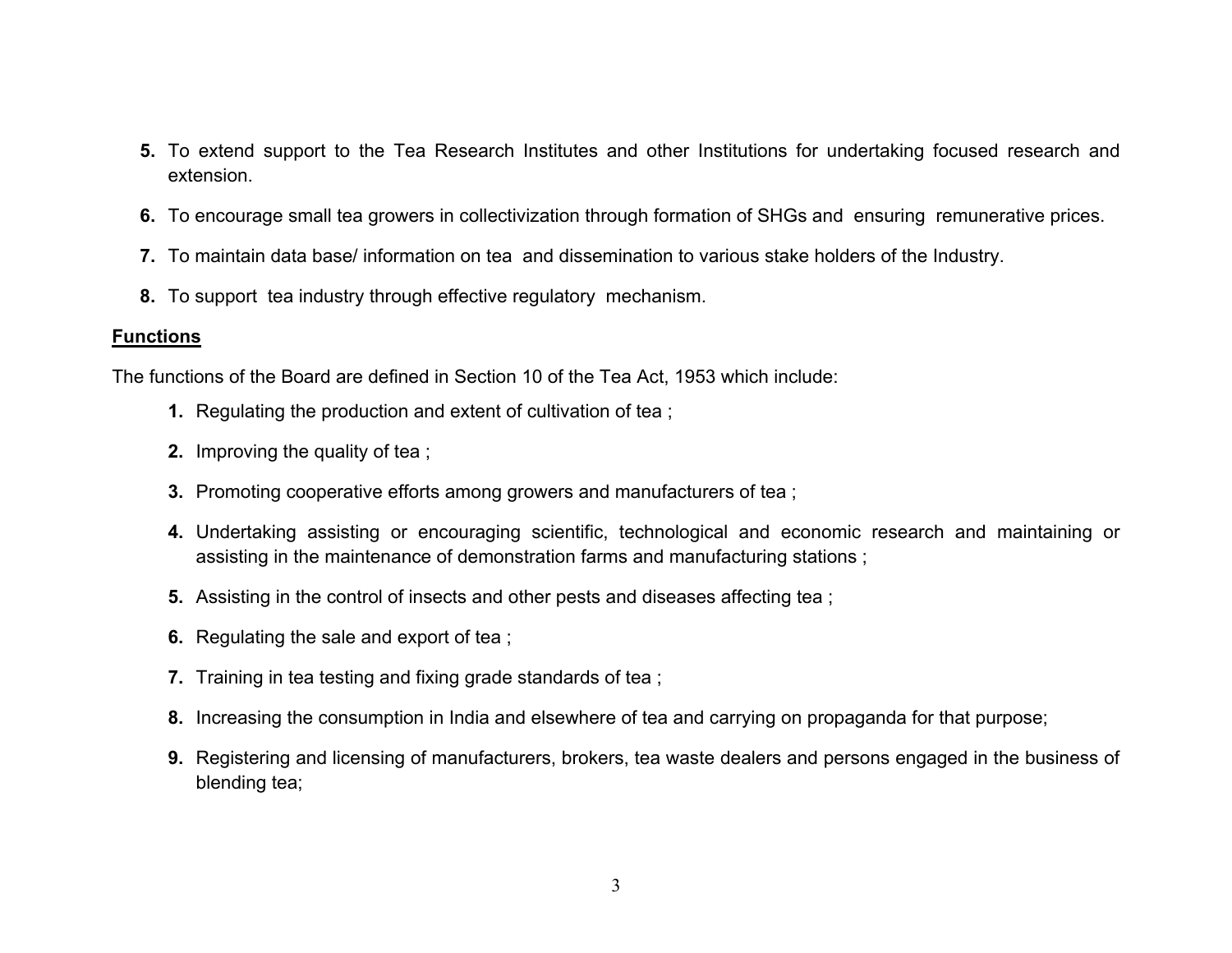- **10.** Improving the marketing of tea in India and elsewhere;
- **11.** Subscribing to the share Capital of or entering into any arrangement or other arrangement (whether by way of Partnership, Joint venture or any other manner) with any other body Corporate for the purpose of Promoting the development of Tea industry or for promotion and marketing of tea in India or elsewhere ;
- **12.** Collecting statistics from growers, manufacturers, dealers and such other persons as may be prescribed on any matter relating to the tea industry ; the publication of statistics so collected or portions thereof or extracts there from ;
- **13.** Securing better working conditions and the provisions and improvement of amenities and incentives for workers;
- **14.** Such other matters as may be prescribed.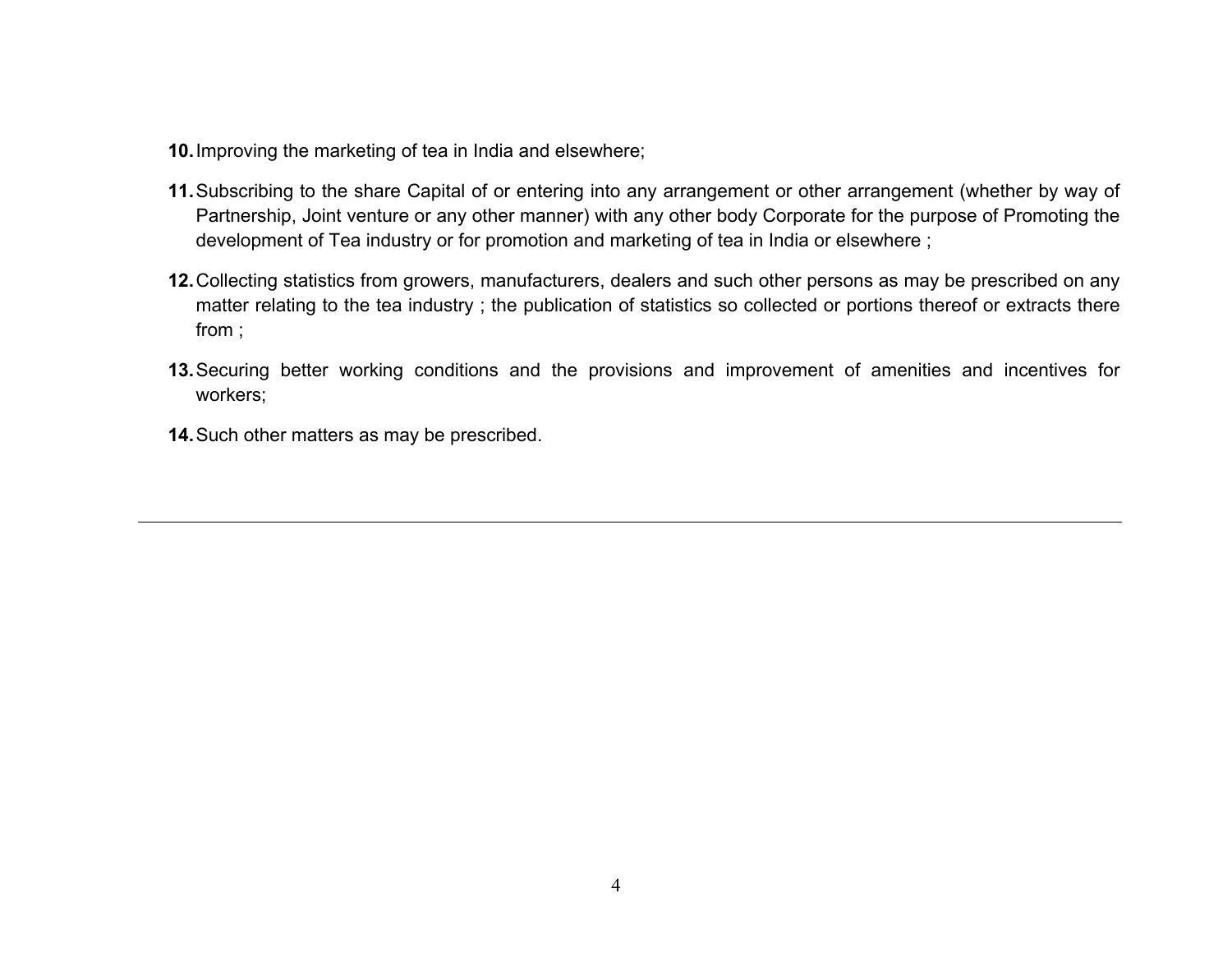#### **Section 2 :**

# **Inter se Priorities among Key Objectives, Success Indicators and Targets**

| Objectives                                                             | Weight | Action<br>Points                        | <b>Success</b><br>Indicator                                            | Unit           | Weight |           | Target / Criteria Values |      |      |      |  |
|------------------------------------------------------------------------|--------|-----------------------------------------|------------------------------------------------------------------------|----------------|--------|-----------|--------------------------|------|------|------|--|
|                                                                        |        |                                         |                                                                        |                |        | Excellent | V. Good                  | Good | Fair | Poor |  |
|                                                                        |        |                                         |                                                                        |                |        | 100%      | 90%                      | 80%  | 70%  | 60%  |  |
| 1. To increase production, overall<br>productivity and improve quality | 50     | 1.1.<br>Increase in<br>production       | 1.1.1 Increase in<br>production over<br>previous year                  | $\frac{0}{0}$  | 10     | 1.8       | 1.6                      | 1.5  | 1.3  | 1.1  |  |
|                                                                        |        |                                         | Production increase taken 20 M.Kgs over 1095 M.Kgs of 2011-12          |                |        |           |                          |      |      |      |  |
|                                                                        |        | 1.2.                                    | 1.2.1<br>Replanting                                                    | Ha             | 04     | 6000      | 5400                     | 4800 | 4200 | 3600 |  |
|                                                                        |        | Increase in                             | 1.2.2<br>Rejuvenation                                                  | Ha             | 04     | 1000      | 900                      | 800  | 700  | 600  |  |
|                                                                        |        | area under<br>plantation                | 1.2.3 New Planting                                                     | Ha             | 04     | 1500      | 1350                     | 1200 | 1050 | 900  |  |
|                                                                        |        | 1.3 Increase<br>in productivity         | 1.3.1 Increase in<br>production per unit<br>area over previous<br>year | kg/ha          | 10     | 35        | 30                       | 25   | 20   | 15   |  |
|                                                                        |        | 1.4. Quality<br>upgradation             | 1.4.1.<br>Modernisatio<br>n of units                                   | <b>Numbers</b> | 05     | 350       | 315                      | 280  | 245  | 210  |  |
|                                                                        |        | & product<br>diversificatio<br>n in tea | 1.4.2 Value<br>addition in<br>units                                    | <b>Numbers</b> | 02     | 13        | 12                       | 10   | 9    | 8    |  |
|                                                                        |        | processing<br>factories                 | 1.4.3. Quality<br>certification in<br>units                            | <b>Numbers</b> | 03     | 110       | 99                       | 88   | 77   | 66   |  |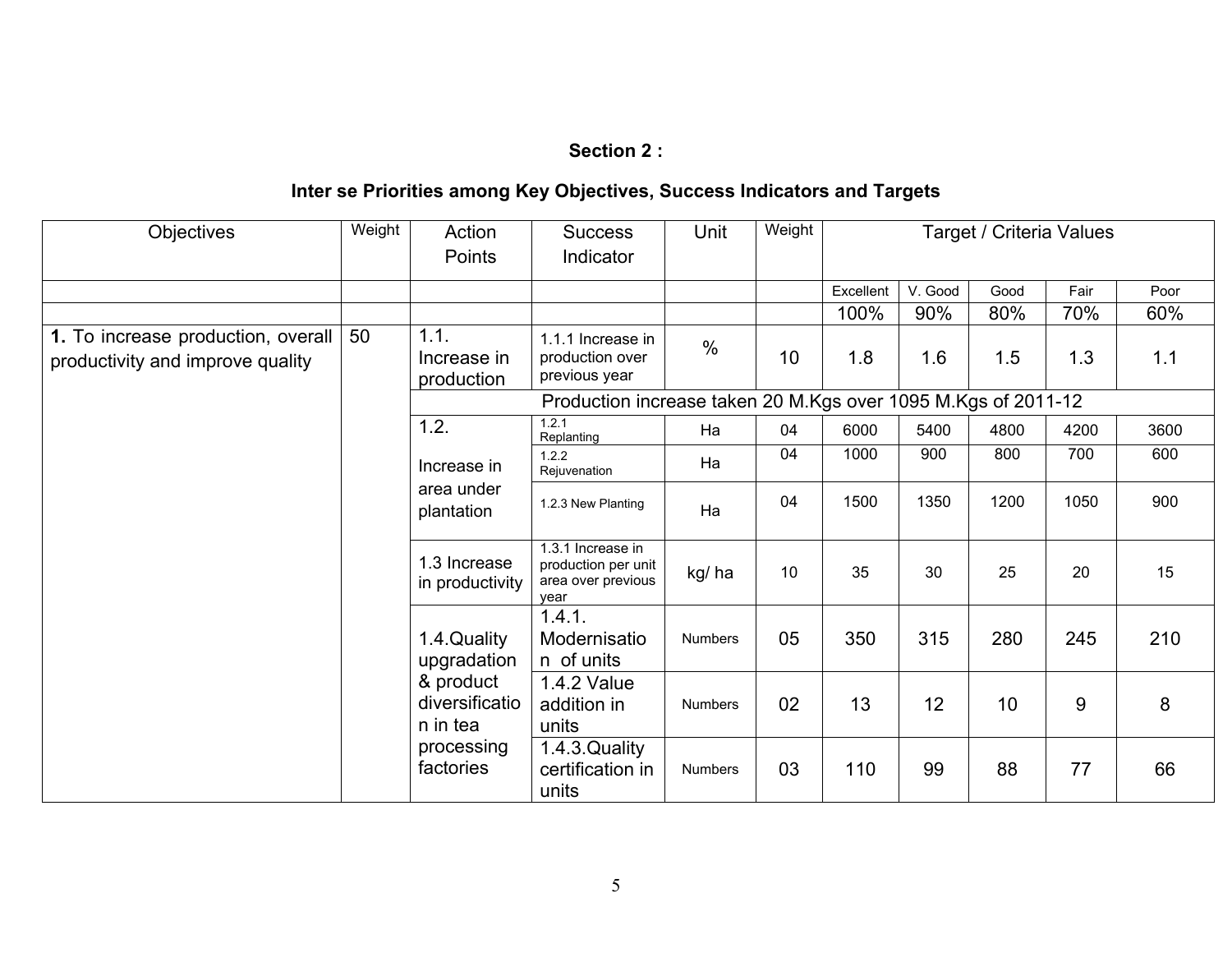|                                                                                        |    | 1.5<br>Encourage<br>production<br>of<br>more<br>orthodox<br>teas             | 1.5.1<br>Production                                                    | <b>MKgs</b>    | 04 | 95  | 85.5 | 76                       | 66             | 57             |
|----------------------------------------------------------------------------------------|----|------------------------------------------------------------------------------|------------------------------------------------------------------------|----------------|----|-----|------|--------------------------|----------------|----------------|
|                                                                                        |    |                                                                              | 1.5.2<br>Increase in<br>production<br>over previous<br>year            | $\frac{0}{0}$  | 04 | 6   | 5    | $\overline{\mathcal{A}}$ | 3              | $\overline{2}$ |
| increase<br>the<br>domestic<br>2. To<br>consumption of tea and export of<br>Indian tea | 05 | 2.1 Increase in<br>domestic<br>consumption                                   | 2.1.1. Increase in<br>domestic<br>consumption<br>over previous<br>year | $\frac{0}{0}$  | 02 | 1.9 | 1.8  | 1.6                      | 1.4            | 1.2            |
|                                                                                        |    | 2.2. Increase<br>in average<br>unit export<br>price                          | 2.2.1 increase<br>over previous<br>year                                | $\frac{0}{0}$  | 01 | 10  | 9    | 8                        | $\overline{7}$ | $6\phantom{1}$ |
|                                                                                        |    | 2.3. Organizing<br>domestic and<br>international<br>Fairs and<br>exhibitions | 2.3.1<br>No. of events<br>organised                                    | <b>Numbers</b> | 02 | 28  | 25   | 22                       | 20             | 17             |
| 3. To have a platform for electronic<br>trading including e-auction of tea             | 04 | 3.1 Increase in<br>tea sale<br>through e-                                    | 3.1.1<br>Sale through e-<br>auction                                    | M.Kgs          | 02 | 577 | 569  | 559                      | 549            | 540            |
|                                                                                        |    | auctions                                                                     | 3.1.2<br>Increase<br>previous<br>over<br>year                          | $\frac{0}{0}$  | 02 | 20  | 18   | 16                       | 14             | 12             |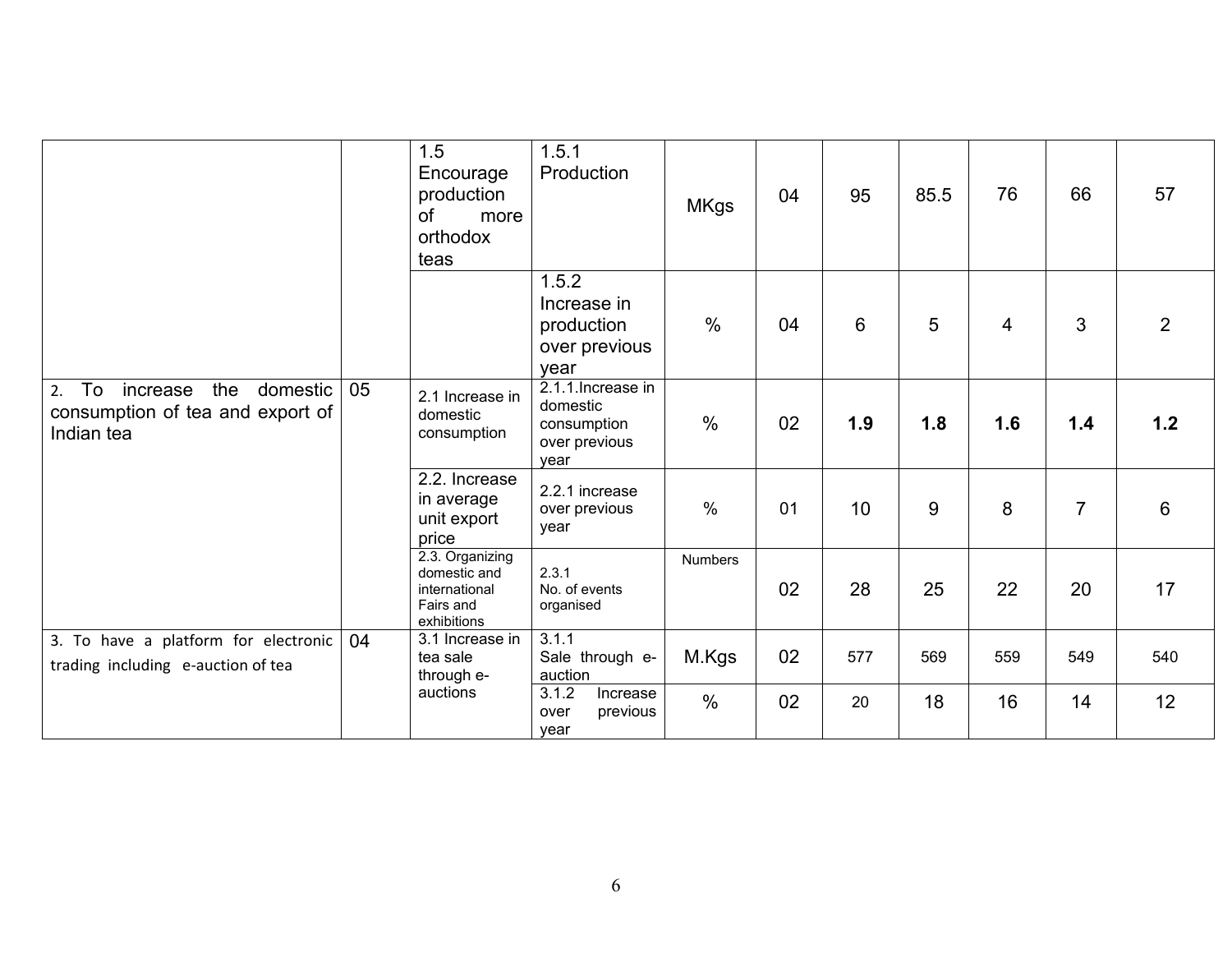| 4. Supporting welfare measures<br>for the benefit of tea garden<br>workers | 08 | 4.1<br>Support<br>for<br>Education,<br>&<br>sports<br>disabled | 4.1.1 Stipend +<br>Nehru<br>award<br>+Coaching<br>&<br>for<br>hostel fees<br>at<br>entry<br>IIT/IIM/Civil<br>Services | Numbers        | 02 | 2460  | 1089  | 968   | 847   | 726   |
|----------------------------------------------------------------------------|----|----------------------------------------------------------------|-----------------------------------------------------------------------------------------------------------------------|----------------|----|-------|-------|-------|-------|-------|
|                                                                            |    |                                                                | 4.1.2<br>Assistance<br>to<br>Scout & Guides<br>Sponsoring<br>$+$<br>special cases of<br>heart & cancer<br>patients    | <b>Numbers</b> | 01 | 1050  | 945   | 840   | 735   | 630   |
|                                                                            |    |                                                                |                                                                                                                       |                |    |       |       |       |       |       |
|                                                                            |    | $\overline{4.2}$<br>Infrastructure<br>development              | 4.2.1<br>Hospitals/health<br>centres                                                                                  | <b>Numbers</b> | 01 | 13    | 12    | 10    | 9     | 8     |
|                                                                            |    |                                                                | 4.2.2<br>Construction of<br>UNICEF model<br>toilets + Supply<br>of water filter                                       | <b>Numbers</b> | 01 | 35167 | 31650 | 28134 | 24617 | 21100 |
|                                                                            |    | 4.3 Training of<br>stakeholders-<br>workers<br>to<br>managers  | 4.3.1<br>Persons<br>trained<br>$\overline{\phantom{m}}$<br>stakeholders<br>STGs small<br>tea Growers)                 | Numbers        | 01 | 3000  | 2700  | 2400  | 2100  | 1800  |
|                                                                            |    |                                                                | Persons<br>trained<br>$\qquad \qquad -$<br>workers                                                                    | Numbers        | 01 | 1900  | 1710  | 1520  | 1330  | 1140  |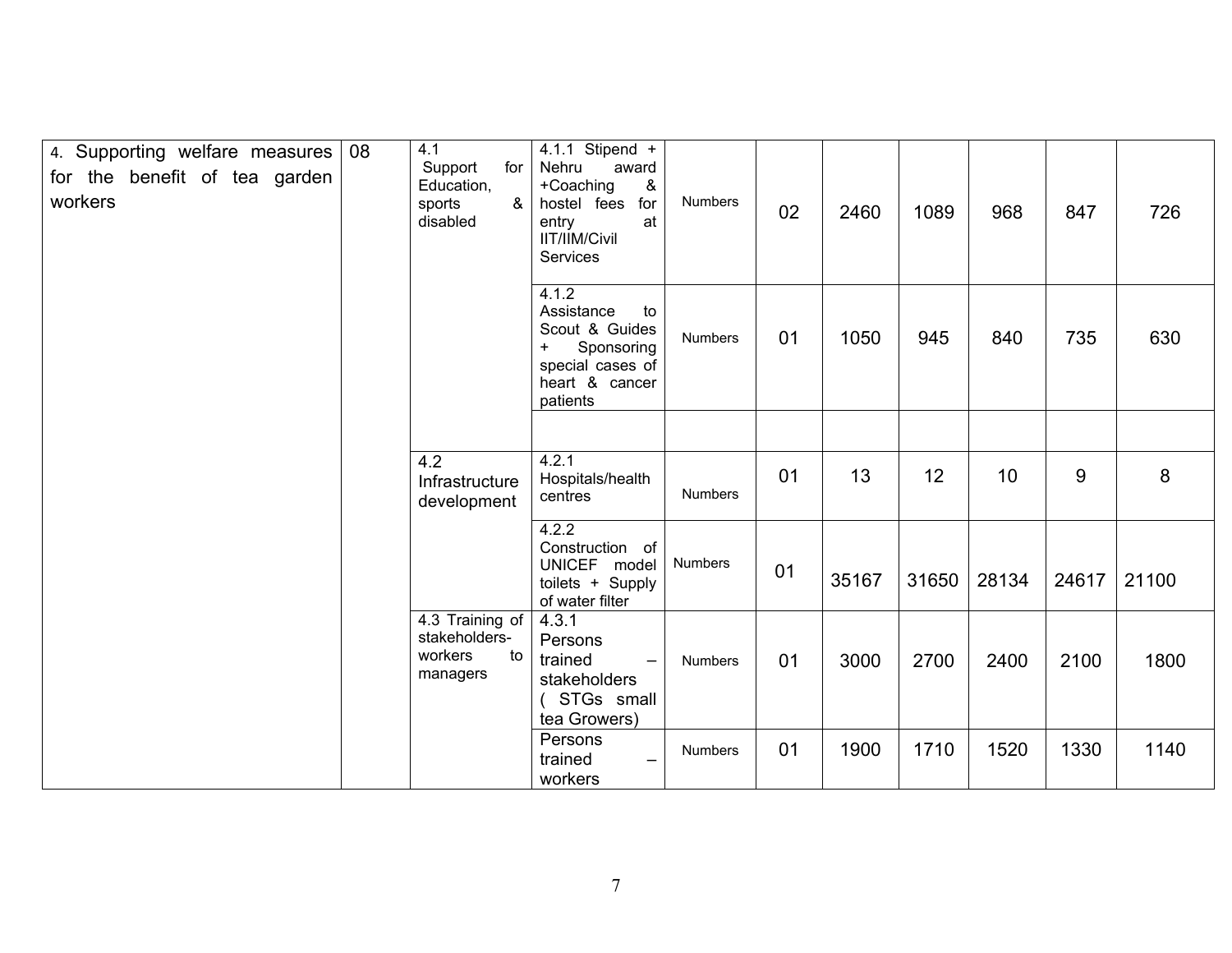|                                                                                                                                              |    |                                                                                                      | Persons<br>trained<br>managers                                                                                    | <b>Numbers</b> | 01 | 100     | 90      | 80      | 70      | 60      |
|----------------------------------------------------------------------------------------------------------------------------------------------|----|------------------------------------------------------------------------------------------------------|-------------------------------------------------------------------------------------------------------------------|----------------|----|---------|---------|---------|---------|---------|
| 5. To extend support to the Tea<br>Research Institutes,<br>and other<br>Institutions<br>for<br>undertaking<br>focused research and extension | 06 | $\overline{5.1}$<br>Timely<br>of<br>approval<br>proposals and<br>of<br>release<br>approved<br>grants | 5.1.1<br>of<br>Number<br>proposals<br>processed                                                                   | <b>Number</b>  | 02 | 60      | 54      | 48      | 42      | 36      |
|                                                                                                                                              |    |                                                                                                      | 5.1.2<br>Finalisation<br>of<br>of<br>areas<br>for<br>research<br>next year                                        | Date           | 02 | 25.3.13 | 26.3.13 | 27.3.13 | 28.3.13 | 29.3.13 |
|                                                                                                                                              |    |                                                                                                      | 5.1.3<br>Completion<br>of<br>to<br>study<br>evaluate<br>the<br>research<br>under<br>projects<br>taken in the past | Date           | 02 | 25.3.13 | 26.3.13 | 27.3.13 | 28.3.13 | 29.3.13 |
| To<br>6.<br>small<br>tea<br>encourage<br>growers in collectivization through<br>formation of SHGs and ensuring                               | 06 | 6.1<br>Small<br><b>Growers</b><br>Development<br>Scheme                                              | 6.1.1.<br>Sanctioning of<br>proposals<br>within timelines                                                         | $\frac{0}{0}$  | 02 | 100     | 90      | 80      | 70      | 60      |
| remunerative prices                                                                                                                          |    |                                                                                                      | 6.1.2<br>Implementatio<br>n of proposals<br>sanctioned up<br>to 31.03.2011                                        | $\frac{0}{0}$  | 01 | 100     | 90      | 80      | 70      | 60      |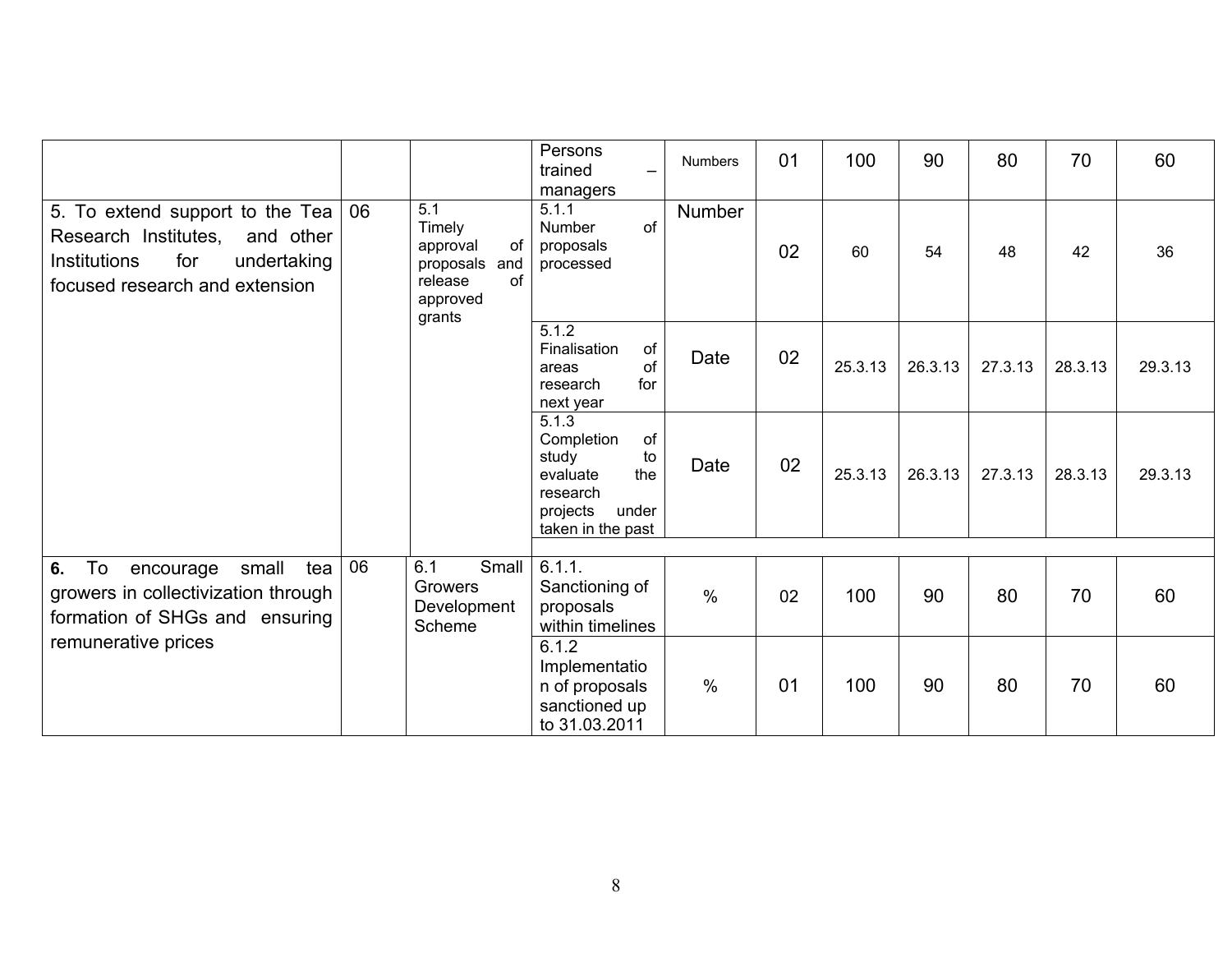| 6.2<br>Area<br>covered<br>under<br>new<br>planting and<br>irrigation | 6.2.1<br><b>New</b><br>Planting                                        | Ha             | $\pmb{0}$   |                                    |     |                                                                                                                                          |     | It is a new scheme and approval of the Govt.<br>has not been received till now and therefore<br>no physical target has been fixed for 2012-         |
|----------------------------------------------------------------------|------------------------------------------------------------------------|----------------|-------------|------------------------------------|-----|------------------------------------------------------------------------------------------------------------------------------------------|-----|-----------------------------------------------------------------------------------------------------------------------------------------------------|
|                                                                      | 6.2.2<br>Irrigation                                                    | Ha             |             | 13.                                |     |                                                                                                                                          |     |                                                                                                                                                     |
| 6.3<br>Formation of<br><b>SHGs</b><br>small<br>growers               | 6.3.1 SHGs<br>formed<br><b>of</b>                                      | <b>Number</b>  | 02          | 25                                 | 23  | 20                                                                                                                                       | 18  | 15                                                                                                                                                  |
|                                                                      | 6.3.2<br>Improvement<br>in productivity<br>by SHGs of<br>small growers | $\frac{0}{0}$  | $\mathbf 0$ | collected till now.<br>F/Y 2012-13 |     | The small grower Development Directorate is<br>onwards. No concrete information has been<br>Therefore it may be dropped from the RFD for |     | being established and expected to be functional<br>during FY 2013-14. Productivity of SHGs will be<br>monitored by the new Directorate from 2013-14 |
| 6.4<br>Remunerative<br>prices to<br>growers                          | 6.4.1<br><b>PSF</b><br>inspections<br>the<br>conducted                 | <b>Numbers</b> | 01          | 200                                | 180 | 160                                                                                                                                      | 140 | 120                                                                                                                                                 |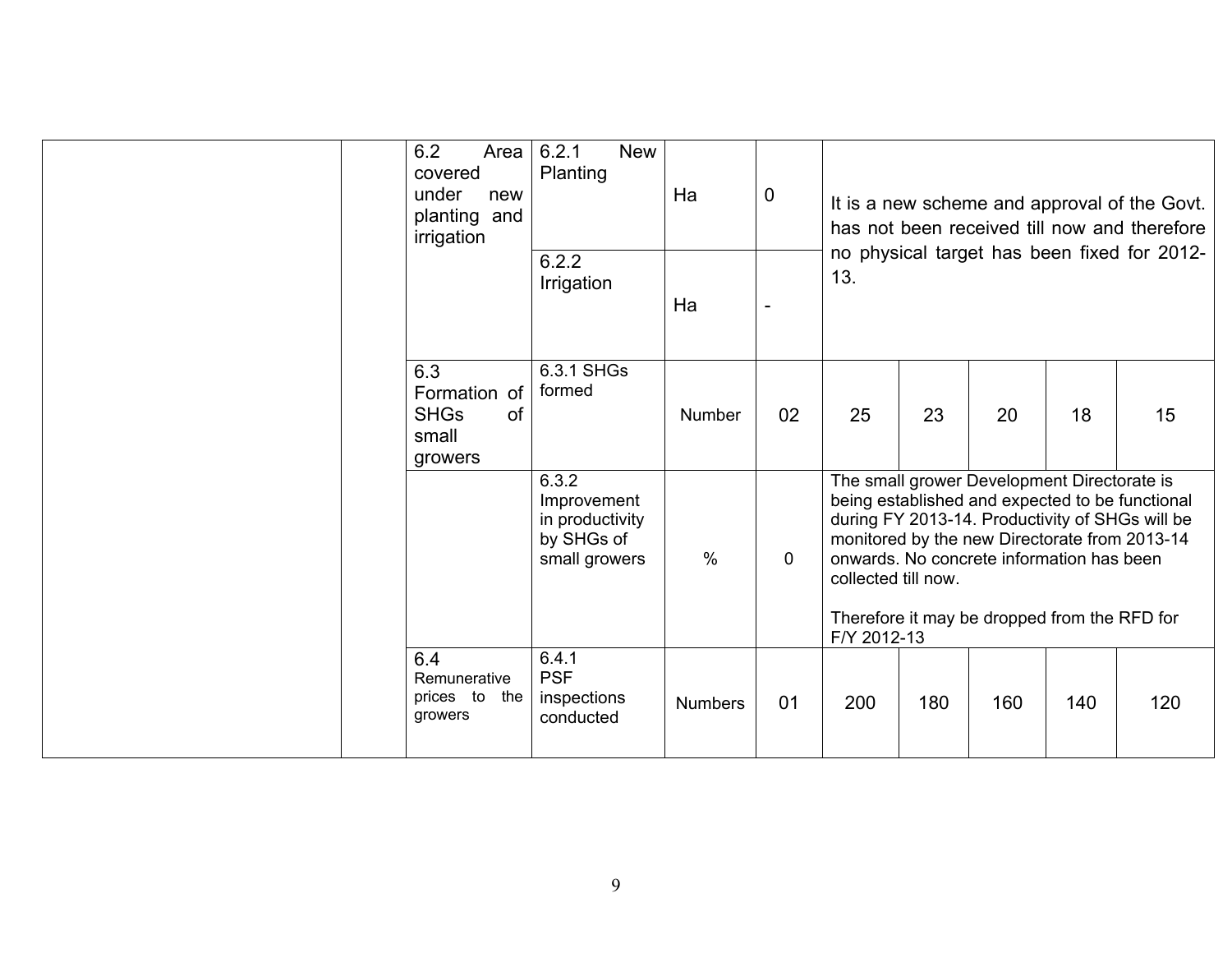| 7. To maintain data base/<br>information on tea and<br>dissemination to various stake<br>holders of the Industry | 04 | 7.1 Baseline<br>survey of big<br>tea gardens<br>10.12<br>><br>Hectare *            | 7.1.1 Units<br>covered                                                                                   | $\frac{0}{0}$ | 02 | 100     | 90      | 80      | 70      | 60      |
|------------------------------------------------------------------------------------------------------------------|----|------------------------------------------------------------------------------------|----------------------------------------------------------------------------------------------------------|---------------|----|---------|---------|---------|---------|---------|
|                                                                                                                  |    | gardens above 10.12 hect.                                                          | * Baseline Survey is one time activity. It covered all the 1412 Estates and 889 Tea factories in all tea |               |    |         |         |         |         |         |
|                                                                                                                  |    | 7.2<br>Publication<br>of data                                                      | 7.1.21<br>Publication of<br>data                                                                         | Date          | 01 | 25.3.13 | 26.3.13 | 27.3.13 | 28.3.13 | 29.3.13 |
|                                                                                                                  |    | 7.3<br><b>Disseminatio</b><br>n of<br>information                                  | 7.3.1<br><b>Dissemination</b><br>of information                                                          | Date          | 01 | 25.3.13 | 26.3.13 | 27.3.13 | 28.3.13 | 29.3.13 |
| 8. To support<br>tea industry through<br>effective regulatory mechanism                                          | 05 | 8.1<br>Timely<br>processing of<br>applications for<br>fresh/renewal<br>of licenses | 8.1.1<br>Processing<br>within timeline                                                                   | $\frac{0}{0}$ | 03 | 100     | 90      | 80      | 70      | 60      |
|                                                                                                                  |    | 8.2 Tea Waste<br>Management                                                        | 8.2.1 Tea waste<br>trading covered<br>through<br>of<br>issuance<br>license                               | $\frac{0}{0}$ | 02 | 100     | 90      | 80      | 70      | 60      |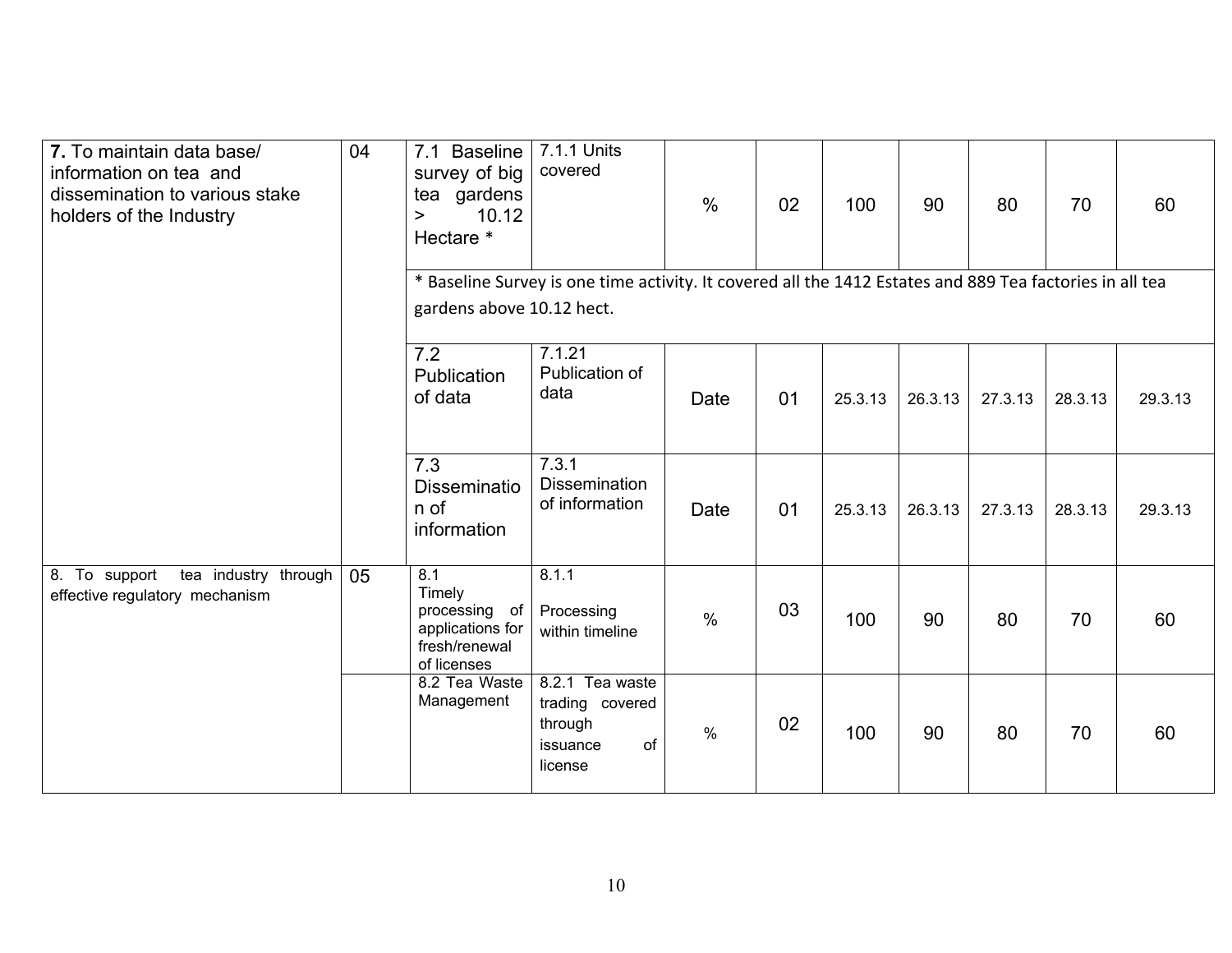|                                                                                                  |              |                                                                                                  | <b>Mandatory Objectives</b>                                                                             |               |     |                |                          |                |                |                |
|--------------------------------------------------------------------------------------------------|--------------|--------------------------------------------------------------------------------------------------|---------------------------------------------------------------------------------------------------------|---------------|-----|----------------|--------------------------|----------------|----------------|----------------|
| 9. Efficient functioning of the RFD<br>system                                                    | $\mathbf{3}$ | 9.1.<br>Timely<br>submission<br>Draft<br>for approval                                            | 9.1.1<br>On-<br>Date<br>submission                                                                      | Date          | 02  | Mar 5<br>2012  | Mar <sub>6</sub><br>2012 | Mar 7<br>2012  | Mar 8<br>2012  | Mar 9.<br>2012 |
|                                                                                                  |              | 9.2.<br>Timely<br>submission<br>of<br>Results                                                    | 9.2.1<br>On-<br>Date<br>submission                                                                      | Date          | 01  | May 1<br>2013  | May 2<br>2013            | May 3<br>2013  | May 4<br>2013  | May 5<br>2013  |
| 10. Administrative Reforms                                                                       | 5            | 10.1<br>Implement<br>mitigating<br>strategies<br>for<br>reducing potential<br>risk of corruption | 10.1.1<br>% of implementation                                                                           | $\frac{0}{0}$ | 02  | 100            | 95                       | 90             | 85             | 80             |
|                                                                                                  |              | 10.2.<br>Implement ISO<br>9001                                                                   | 10.2.1 Prepare ISO<br>9001 action Plan                                                                  | Date          | 01  | May 1<br>2013  | May 2<br>2013            | May 3<br>2013  | May 4<br>2013  | May 5<br>2013  |
|                                                                                                  |              |                                                                                                  | 10.2.2<br>Implementation<br>of<br>ISO 9001 action plan                                                  | Date          | 02  | Aug 25<br>2013 | Aug 26<br>2013           | Aug 27<br>2013 | Aug 28<br>2013 | Aug 29<br>2013 |
| 11. Improving Internal<br>Efficiency/responsiveness/ service<br>delivery of Ministry /Department | 4            | 11.1<br>Implementation of<br>Sevottam                                                            | 11.1.1<br>Independent<br>Audit<br>of<br>Implementation<br>of<br>Citizen's Charter                       | $\frac{0}{0}$ | 02  | 100            | 95                       | 90             | 85             | 80             |
|                                                                                                  |              |                                                                                                  | 11.1.2<br>Independent<br>Audit<br>of<br>Implementation<br>of<br>public<br>grievance<br>redressal system | $\frac{0}{0}$ | 02  | 100            | 95                       | 90             | 85             | 80             |
|                                                                                                  |              |                                                                                                  | <b>Total Weight</b>                                                                                     |               | 100 |                |                          |                |                |                |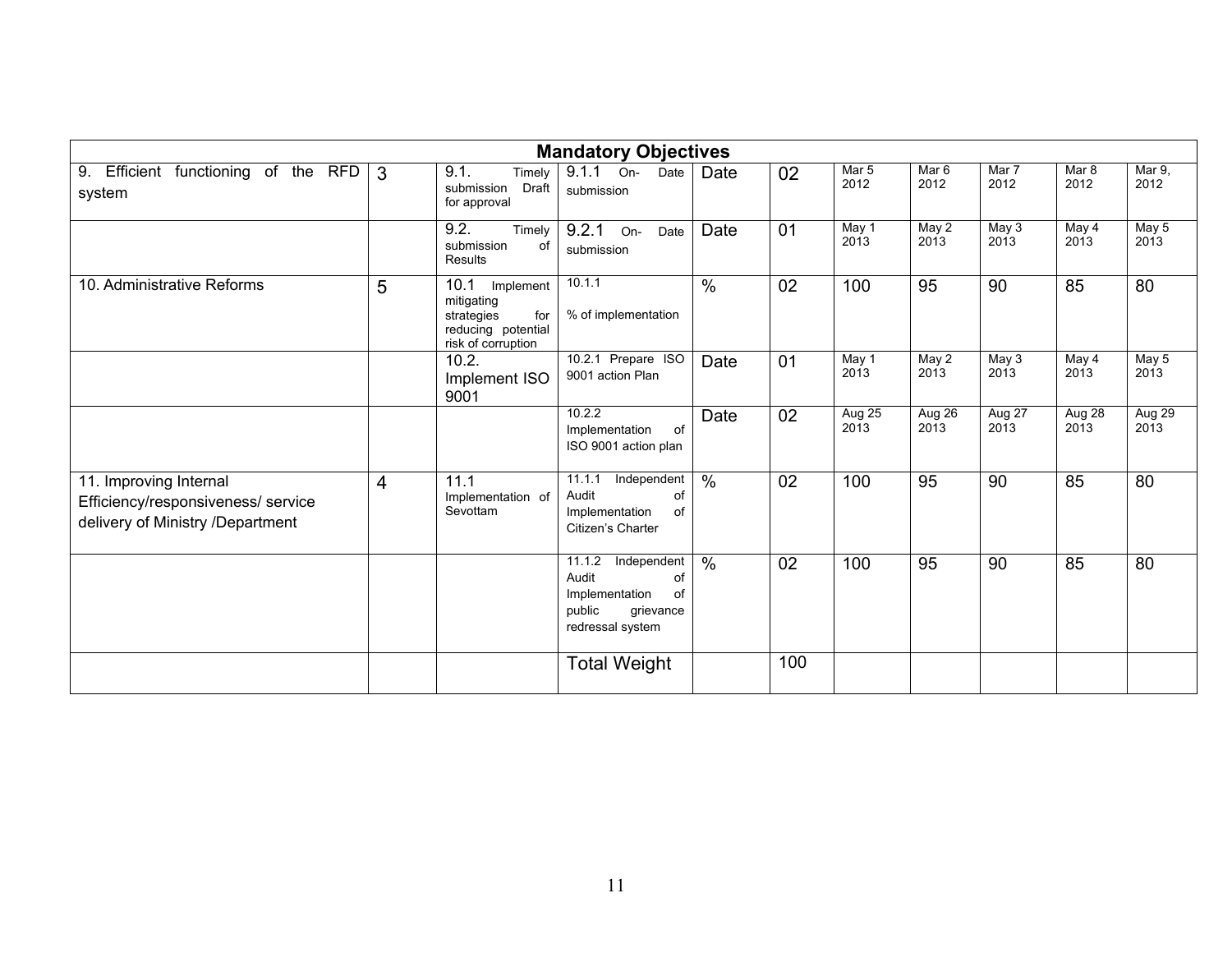#### **Section 3:**

#### *Trend Values of the Success Indicators*

| Objectives                                                                                          | Weight | Action<br>Points                           | <b>Success</b><br>Indicator                           | Unit                      | Weight |                 |                          | Target / Criteria Value |               |                |
|-----------------------------------------------------------------------------------------------------|--------|--------------------------------------------|-------------------------------------------------------|---------------------------|--------|-----------------|--------------------------|-------------------------|---------------|----------------|
|                                                                                                     |        |                                            |                                                       |                           |        |                 | Actual                   |                         | Projected     |                |
|                                                                                                     |        |                                            |                                                       |                           |        | 10/11           | 11/12                    | 12/13                   | 13/14         | 14/15          |
| 1. To increase production, field<br>productivity, improve quality<br>and reduce cost of production. | 50.00  | 1.1.<br>in<br>Increase<br>production       | 1.1.1 Increase in<br>production over<br>previous year | $> \frac{9}{6}$<br>(MKgs) | 10     | $-2.5$<br>(967) | 13<br>(1095)             | 1.8<br>(1115)           | 1.8<br>(1135) | 1.8<br>(1155)  |
|                                                                                                     |        | 1.2.                                       | 1.2.1<br>Replanting                                   | Ha                        | 04     | 6349            | 6504                     | 6000                    | 7000          | 8500           |
|                                                                                                     |        | Increase in<br>area under                  | 1.2.2<br>Rejuvenation                                 | Ha                        | 04     | 1600            | 1113                     | 1000                    | 1000          | 1500           |
|                                                                                                     |        | plantation                                 | 1.2.3<br>New Planting                                 | Ha                        | 04     |                 | $\overline{\phantom{0}}$ | 1500                    | 1000          | 1500           |
|                                                                                                     |        | 1.3 Increase<br>in                         | 1.3.1 Increase in<br>production per unit              | $> \frac{9}{6}$           |        |                 | 13                       | 1.8                     | 1.7           | 1.5            |
|                                                                                                     |        | productivity                               | area over previous<br>vear                            | (Kg/Ha)                   | 10     | (1667)          | (1884)                   | (1918)                  | (1950)        | (1979)         |
|                                                                                                     |        | 1.4. Quality<br>upgradation<br>&product    | 1.4.1.<br>Modernisation of<br>units:                  | <b>Numbers</b>            | 05     | 189             | 424                      | 350                     | $\mathbf 0$   | $\overline{0}$ |
|                                                                                                     |        | diversification<br>in<br>tea<br>processing | 1.4.2 Value<br>addition in units:                     | <b>Numbers</b>            | 02     | 27              | 49                       | 13                      | 36            | 36             |
|                                                                                                     |        | factories                                  | 1.4.3. Quality<br>certification in<br>units:          | <b>Numbers</b>            | 03     | 52              | 80                       | 110                     | 215           | 375            |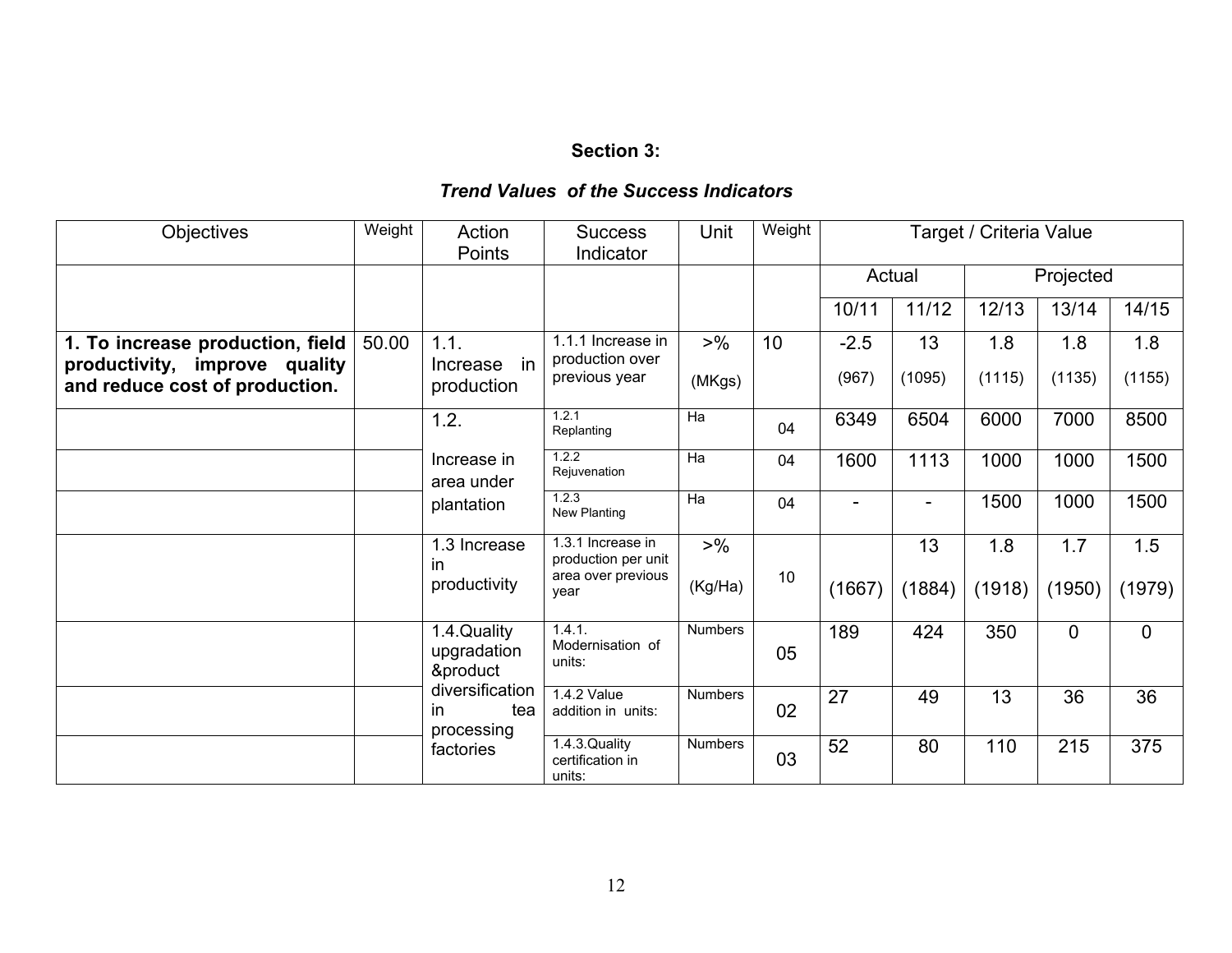|                                                                                           |    | 1.5 Encourage<br>production of<br>more orthodox<br>teas                      | 1.5.1<br>production                                                    | M Kgs                    | 04 | 93                       | 90             | 95             | 100            | 110            |
|-------------------------------------------------------------------------------------------|----|------------------------------------------------------------------------------|------------------------------------------------------------------------|--------------------------|----|--------------------------|----------------|----------------|----------------|----------------|
|                                                                                           |    |                                                                              | 1.5.2<br>Increase in<br>production<br>over previous<br>year            | $\frac{0}{0}$            | 04 |                          | $-3%$          | 5.5%           | 5.3%           | 10%            |
| 2.<br>To<br>domestic<br>the<br>increase<br>consumption of tea and export of Indian<br>tea | 05 | 2.1 Increase in<br>domestic<br>consumption                                   | 2.1.1.<br>Increase in<br>domestic<br>consumption over<br>previous year | $\frac{0}{0}$<br>(MKgs)  | 02 | (856)                    | 1.9<br>(873)   | 1.9<br>(890)   | 2.2<br>(910)   | 2.2<br>(930)   |
|                                                                                           |    | 2.2.<br>Increase<br>in<br>average<br>unit<br>export<br>price                 | 2.2.1 increase<br>over previous<br>year                                | $\frac{0}{0}$<br>(Rs/Kg) | 01 | (140.13)                 | 10<br>(154.18) | 10<br>(169.60) | 10<br>(187.00) | 10<br>(206.00) |
|                                                                                           |    | 2.3. Organizing<br>domestic and<br>international<br>Fairs and<br>exhibitions | 2.3.1<br>No. of events<br>organised:                                   | <b>Numbers</b>           | 02 | 37                       | 24             | 28             | 36             | 36             |
| 3. To have a platform for electronic<br>trading including e-auction of tea                | 04 | 3.1 Increase in<br>tea sale<br>through e-<br>auctions                        | 3.1.1<br>Sale through e-<br>auction                                    | M.Kgs                    | 04 | 426<br>m.kg              | 482<br>m.kg    | 577<br>m.kg    | 598<br>m.kg    | 621<br>m.kg    |
|                                                                                           |    |                                                                              | 3.1.2<br>Increase<br>previous<br>over<br>year                          | $\frac{0}{0}$            |    | $\overline{\phantom{0}}$ | 13%            | 20%            | 4%             | 4%             |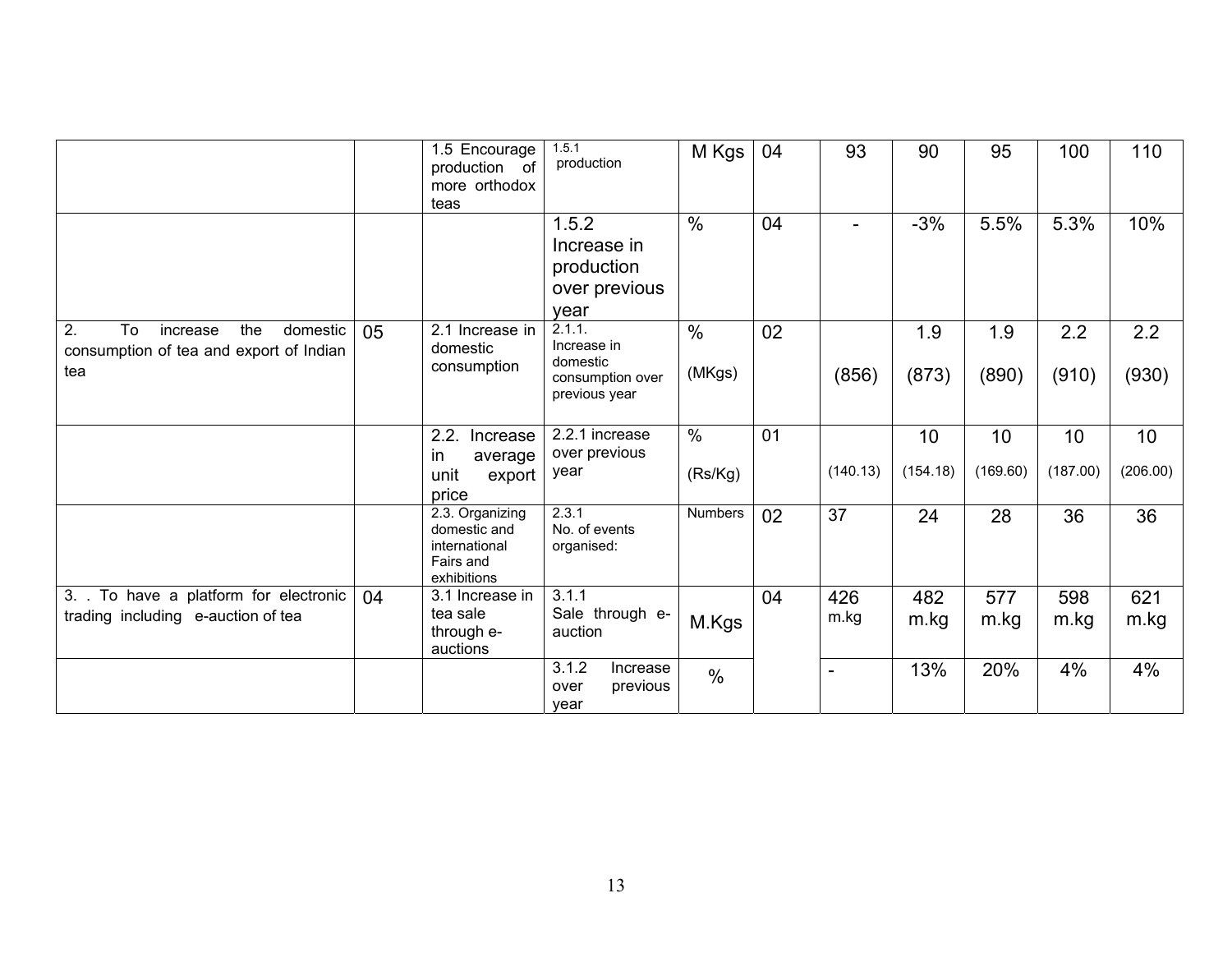| 4. Supporting welfare measures for the<br>benefit of tea garden workers | 08 | 4.1<br>Support<br>Education,<br>for<br>&<br>sports<br>disabled | $4.1.1$ Stipend +<br>Nehru<br>award<br>$\&$<br>+Coaching<br>hostel fees<br>for<br>entry<br>at<br>IIT/IIM/Civil<br>Services | <b>Numbers</b> | 01 | 1052                  | 1392                  | 1010                       | 1520                       | 1520                       |
|-------------------------------------------------------------------------|----|----------------------------------------------------------------|----------------------------------------------------------------------------------------------------------------------------|----------------|----|-----------------------|-----------------------|----------------------------|----------------------------|----------------------------|
|                                                                         |    |                                                                |                                                                                                                            |                |    |                       |                       |                            |                            |                            |
|                                                                         |    |                                                                | 4.1.2<br>Assistance<br>to                                                                                                  | Numbers        | 01 | 3374                  | 3373                  | 1050                       | 540                        | 540                        |
|                                                                         |    |                                                                | <b>Scout &amp; Guides</b>                                                                                                  |                |    | <b>Scout</b>          | <b>Scout</b>          | <b>Scout</b>               | <b>Scout</b>               | <b>Scout</b>               |
|                                                                         |    |                                                                | Sponsoring<br>$\ddot{}$                                                                                                    |                |    | &                     | &                     | &                          | &                          | &                          |
|                                                                         |    |                                                                | special cases of<br>heart & cancer                                                                                         |                |    | <b>Guides</b><br>only | <b>Guides</b><br>only | <b>Guides</b><br>$\ddot{}$ | <b>Guides</b><br>$\ddot{}$ | <b>Guides</b><br>$\ddot{}$ |
|                                                                         |    |                                                                | patients                                                                                                                   |                |    |                       |                       | Sponso                     | Sponso                     | Sponso                     |
|                                                                         |    |                                                                |                                                                                                                            |                |    |                       |                       | ring                       | ring                       | ring                       |
|                                                                         |    |                                                                |                                                                                                                            |                |    |                       |                       | special                    | special                    | special                    |
|                                                                         |    |                                                                |                                                                                                                            |                |    |                       |                       | cases                      | cases                      | cases                      |
|                                                                         |    |                                                                |                                                                                                                            |                |    |                       |                       | of heart                   | of heart                   | of heart                   |
|                                                                         |    |                                                                |                                                                                                                            |                |    |                       |                       | &                          | &                          | &                          |
|                                                                         |    |                                                                |                                                                                                                            |                |    |                       |                       | cancer                     | cancer                     | cancer                     |
|                                                                         |    |                                                                |                                                                                                                            |                |    |                       |                       | patient                    | patients                   | patients                   |
|                                                                         |    |                                                                |                                                                                                                            |                |    |                       |                       | s                          |                            |                            |
|                                                                         |    | 4.2<br>Health<br>facility                                      | 4.2.1<br>Hospitals/health<br>centres                                                                                       | Numbers        | 01 | 6                     | $\overline{1}$        | 13                         | 20                         | 30                         |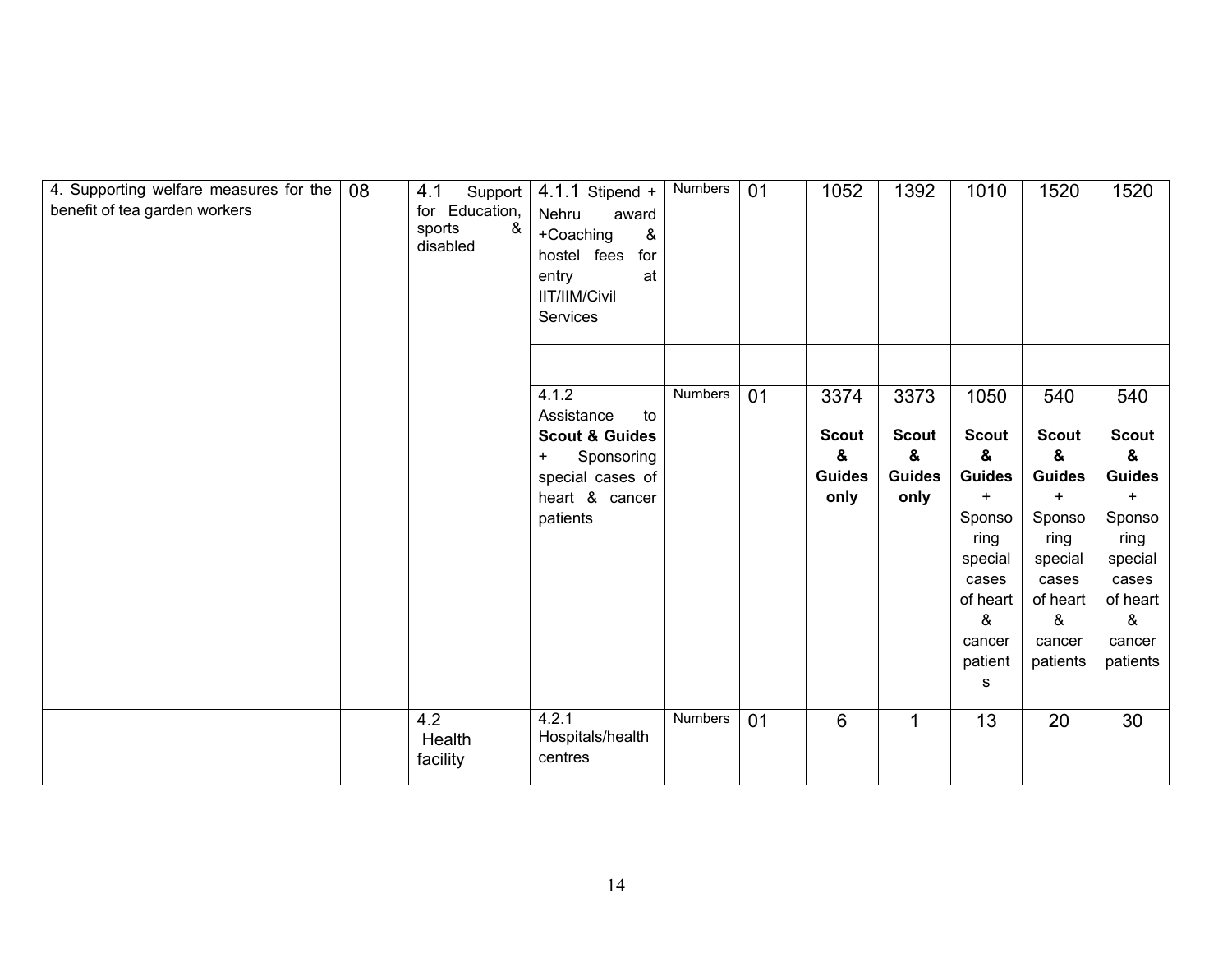|                                                                                                                                     |    |                                                                                         | 4.2.2<br>Construction of<br>UNICEF model<br>toilets + Supply<br>of water filter                                                                                                                                     | Numbers        | 01 | 0    | $\mathbf 0$ | 35167   | 10000<br>0 | 10000<br>0 |
|-------------------------------------------------------------------------------------------------------------------------------------|----|-----------------------------------------------------------------------------------------|---------------------------------------------------------------------------------------------------------------------------------------------------------------------------------------------------------------------|----------------|----|------|-------------|---------|------------|------------|
|                                                                                                                                     |    | 4.3<br>Training/Semi<br>of<br>nars<br>growers,<br>workers<br>and<br>managers            | Persons<br>trained                                                                                                                                                                                                  | <b>Numbers</b> | 03 | 8675 | 5000        | 5000    | 5000       | 5000       |
| 5. To extend support to the Tea<br>Research Institutes, and other<br>Institutions for undertaking<br>focused research and extension | 06 | 5.1<br>Timely<br>approval<br>of<br>proposals and<br>release<br>of<br>approved<br>grants | 5.1.1<br>Number<br>of<br>proposals<br>processed *                                                                                                                                                                   | <b>Numbers</b> | 02 |      |             | 60      |            |            |
|                                                                                                                                     |    |                                                                                         | * For 5.1.1 the projection for F/Y 2013-14 and 2014-15 has been shown 0, because Research proposals are invited,<br>evaluated and sanctioned at the beginning of Plan period for the rest of the period of 5 years. |                |    |      |             |         |            |            |
|                                                                                                                                     |    |                                                                                         | 5.1.2<br>Finalisation of<br>areas of<br>research for next<br>year                                                                                                                                                   | Date           | 02 |      |             | 25.3.13 | 25.3.14    | 25.3.15    |
|                                                                                                                                     |    |                                                                                         | 5.1.3<br>Completion<br>of<br>study to evaluate<br>the<br>research<br>projects<br>under<br>taken in the past                                                                                                         | Date           | 02 |      |             | 25.3.13 | 25.3.14    | 25.3.15    |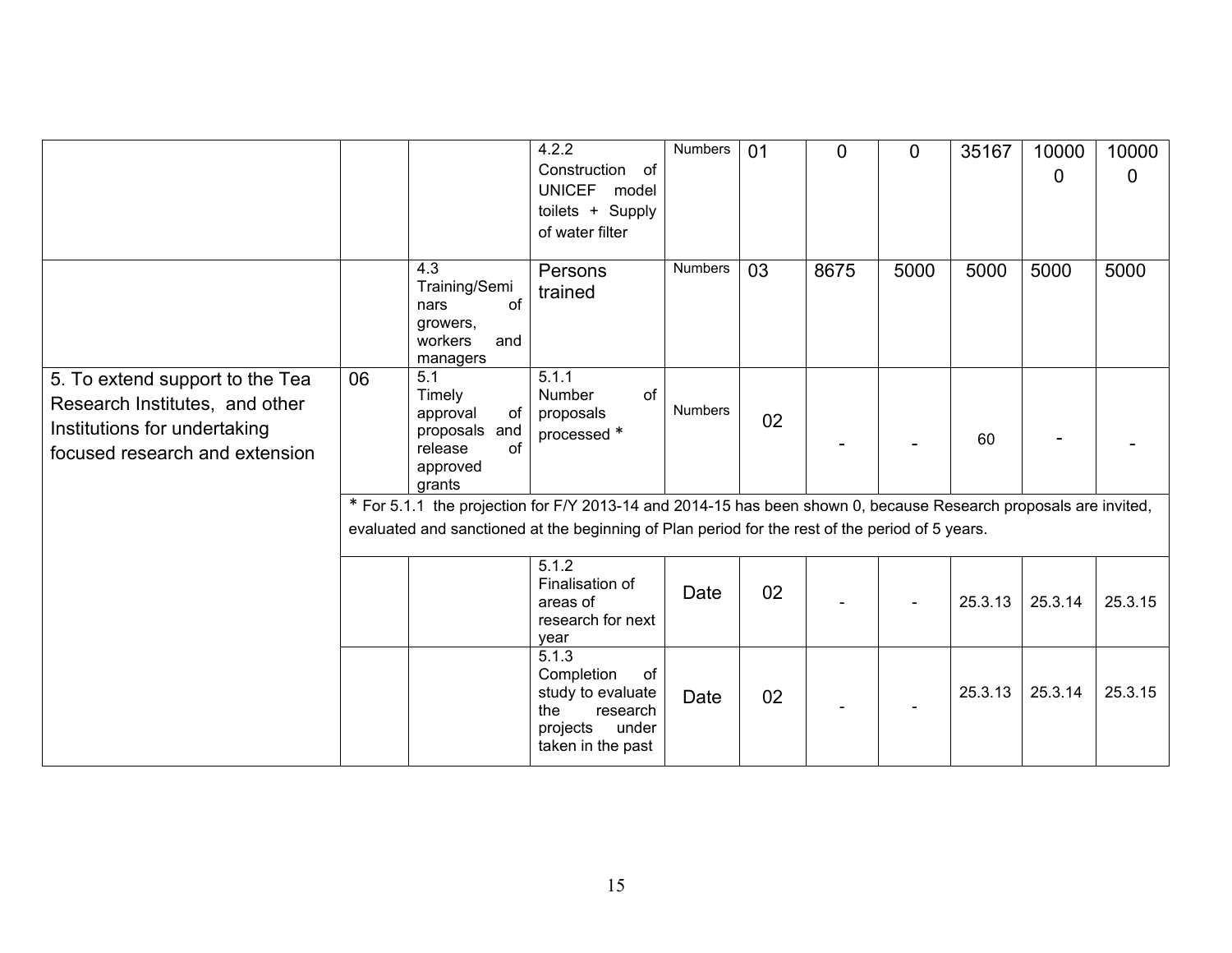| 6.<br>To<br>small<br>tea<br>encourage<br>growers in collectivization through<br>formation of SHGs and ensuring<br>remunerative prices | 06 | Small<br>6.1<br>Growers<br>Developme<br>nt Scheme | 6.1.1.<br>Sanctioning<br>of proposals<br>within<br>timelines *                        | $\frac{0}{0}$  | 02             | 100 | 100                                                                                | 100 | 100 | 100 |
|---------------------------------------------------------------------------------------------------------------------------------------|----|---------------------------------------------------|---------------------------------------------------------------------------------------|----------------|----------------|-----|------------------------------------------------------------------------------------|-----|-----|-----|
|                                                                                                                                       |    |                                                   | 6.1.2<br>Implementatio<br>n of proposals<br>sanctioned up<br>to 31.03.2011<br>$\star$ | $\frac{0}{0}$  | 01             | 100 | 100                                                                                | 100 | 100 | 100 |
|                                                                                                                                       |    |                                                   | * It is against the number of applications received.                                  |                |                |     |                                                                                    |     |     |     |
|                                                                                                                                       |    | 6.2<br>Area<br>covered                            | 6.2.1<br><b>New</b><br>Planting                                                       | Ha             | $\mathbf 0$    |     | It is a new scheme and approval of the<br>Govt. has not been received till now and |     |     |     |
|                                                                                                                                       |    | under<br>new<br>planting<br>and<br>irrigation     | 6.2.2<br>Irrigation                                                                   | Ha             | $\blacksquare$ |     | therefore no physical target has been<br>fixed for 2012-13.                        |     |     |     |
|                                                                                                                                       |    | 6.3<br>Formation<br>of SHGs of<br>small           | 6.3.1 SHGs<br>formed                                                                  | <b>Numbers</b> | 01             | 33  | 98                                                                                 | 25  | 75  | 100 |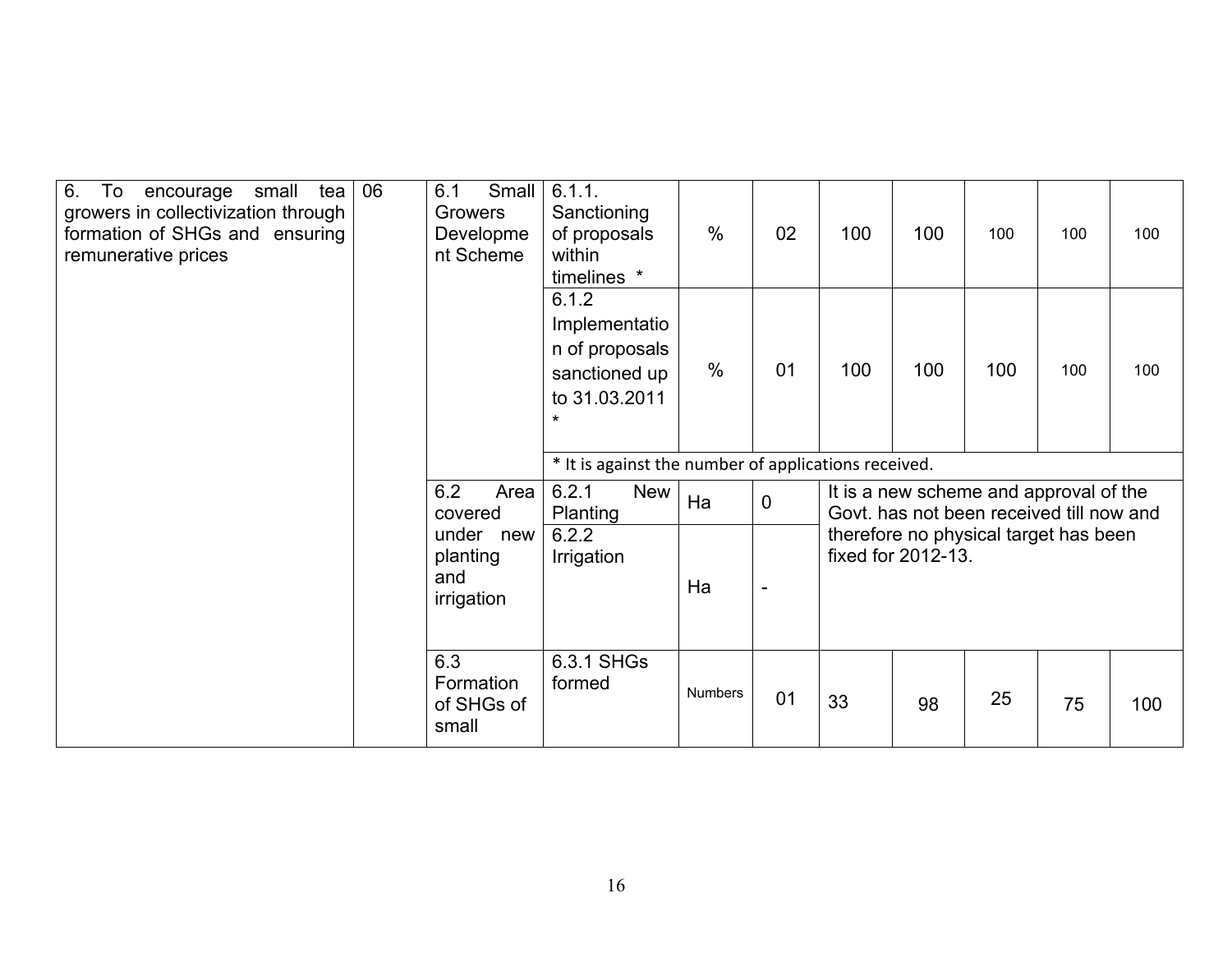|                                                                                                               |    | growers                                                                                                             | 6.3.2<br>Improvement<br>in productivity<br>by SHGs of<br>small growers                                                                                                                                                                                                                                       | $\frac{0}{0}$ | $\mathbf 0$ | RFD for F/Y 2012-13 | The small grower Development<br>Directorate is being established and<br>expected to be functional during FY 2013-<br>14. Productivity of SHGs will be<br>monitored by the new Directorate from<br>2013-14 onwards. No concrete<br>information has been collected till now.<br>Therefore it may be dropped from the |     |     |
|---------------------------------------------------------------------------------------------------------------|----|---------------------------------------------------------------------------------------------------------------------|--------------------------------------------------------------------------------------------------------------------------------------------------------------------------------------------------------------------------------------------------------------------------------------------------------------|---------------|-------------|---------------------|--------------------------------------------------------------------------------------------------------------------------------------------------------------------------------------------------------------------------------------------------------------------------------------------------------------------|-----|-----|
|                                                                                                               |    | 6.4<br>Remunerative<br>prices to the<br>growers                                                                     | 6.4.1<br><b>PSF</b><br>inspections<br>conducted                                                                                                                                                                                                                                                              | Numbe<br>rs   | 01          |                     | 200                                                                                                                                                                                                                                                                                                                | 600 | 800 |
| 7. To maintain data base/ information on<br>tea and dissemination to various stake<br>holders of the Industry | 04 | 7.1<br><b>Baseline</b><br>of<br>survey<br>big<br>tea<br>gardens<br>><br>10.12<br>Hectare *<br>$\ast$<br>10.12 hect. | 7.1.1<br>Units covered<br>Information for F/y 2010-11, 2011-12, 2013-14 and 2014-15 has not been given as this survey<br>was started and completed in F/Y 2012-13 only, Baseline Survey is one time activity. This<br>survey has covered all the 1412 Estates and 889 Tea factories in all tea gardens above | $\frac{0}{0}$ | 02          |                     | 100                                                                                                                                                                                                                                                                                                                |     |     |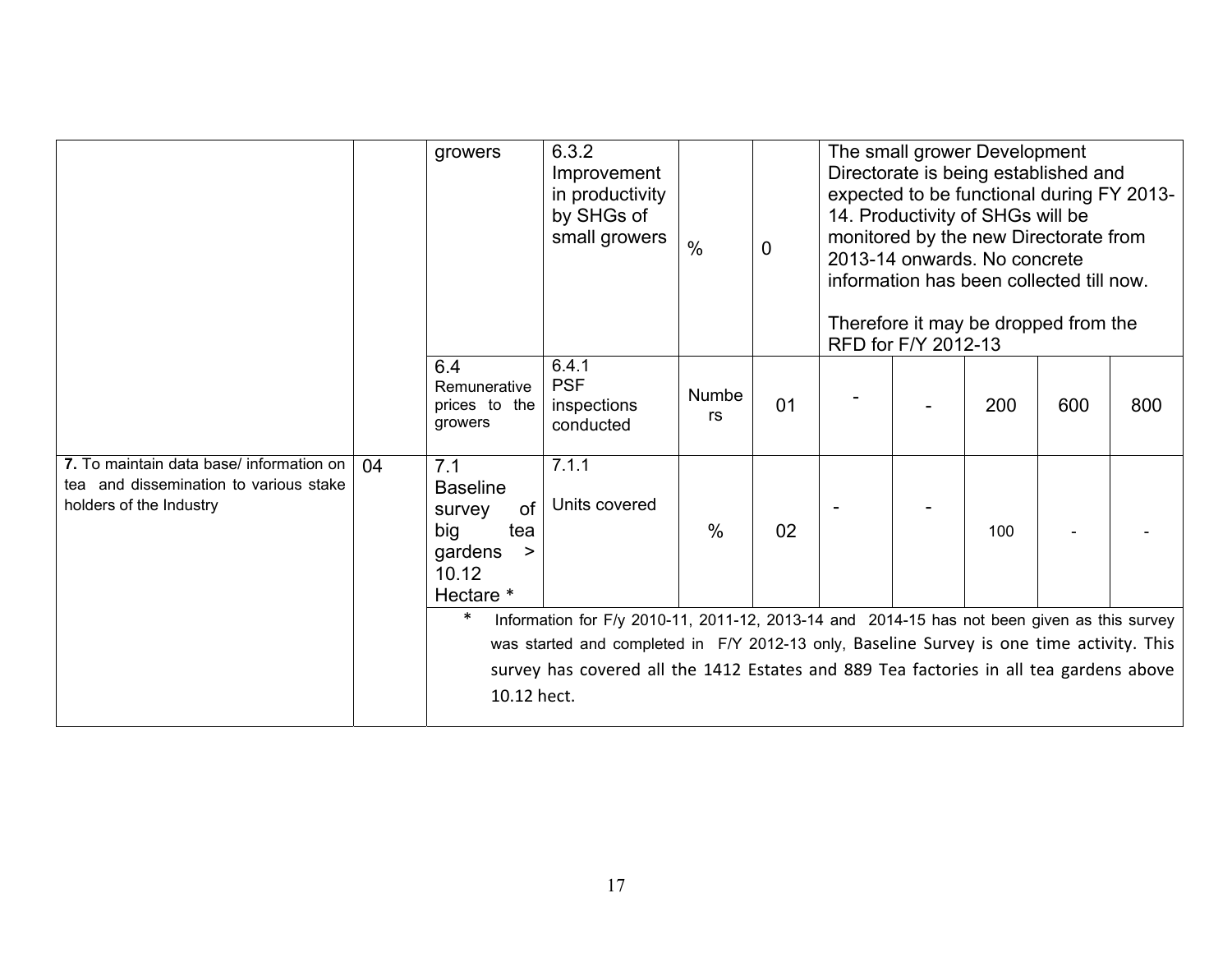|                            | 7.2<br>Publication<br>of data*                                                        | 7.2.1<br>Publication of<br>data                          | Date                       | 01 |     |                                                      | 25.3.13      | 25.3.14      | 25.3.15                                                                                       |
|----------------------------|---------------------------------------------------------------------------------------|----------------------------------------------------------|----------------------------|----|-----|------------------------------------------------------|--------------|--------------|-----------------------------------------------------------------------------------------------|
|                            | 7.3<br><b>Disseminati</b><br>of<br>on<br>information<br>$\ast$                        | 7.3.1<br>Dissemination<br>of information                 | Date                       | 01 |     |                                                      | 25.3.13      | 25.3.14      | 25.3.15                                                                                       |
|                            |                                                                                       |                                                          |                            |    |     |                                                      |              |              |                                                                                               |
| tea industry through<br>04 | 8.1<br>Timely<br>processing of<br>applications<br>for<br>fresh/renewal<br>of licenses | 8.1.1<br>Processing<br>within timeline                   | $\%$                       | 02 | 100 | 100                                                  | 100          | 100          | 100                                                                                           |
|                            | Tea<br>8.2<br>Waste<br>Management                                                     | 8.2.1<br>for<br>Licenses<br>covering<br>Tea<br>generated | $\%$<br>No. of<br>licenses | 02 |     | ---                                                  | 100<br>(990) | 11<br>(1100) | 9<br>(1200)                                                                                   |
|                            |                                                                                       |                                                          | waste                      |    |     | been taken up only in F/Y 2012-13 after a long time. |              |              | * Information for F/y 2010-11, 2011-12 for 7.2 and 7.3 could not be given, as this action has |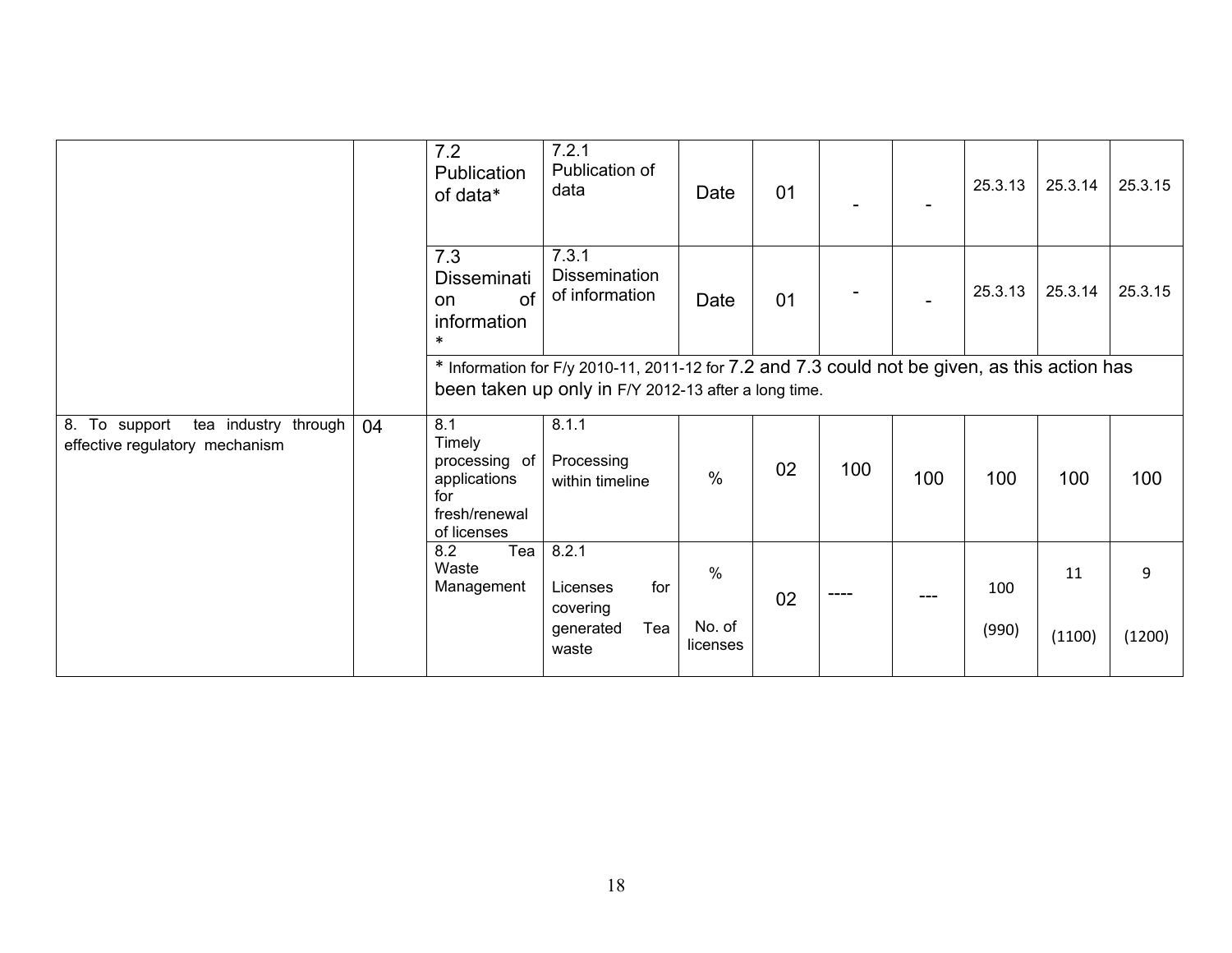|                                                                                                 |                |                                                                                                  | <b>Mandatory Objectives</b>                                                                             |               |    |                          |                 |                   |                |                     |
|-------------------------------------------------------------------------------------------------|----------------|--------------------------------------------------------------------------------------------------|---------------------------------------------------------------------------------------------------------|---------------|----|--------------------------|-----------------|-------------------|----------------|---------------------|
| Efficient functioning of the RFD<br>9 <sub>1</sub><br>system                                    | <sup>3</sup>   | 9.1.<br>Timely<br>Draft<br>submission<br>for approval                                            | 9.1.1<br>$On-$<br>Date<br>submission                                                                    | Date          | 02 |                          | 5 March<br>2012 | 5.March<br>2013   | 5March<br>2014 | $5th$ March<br>2015 |
|                                                                                                 |                | 9.2.<br>Timely<br>submission<br>οf<br><b>Results</b>                                             | $9.2.1$ On-<br>Date<br>submission                                                                       | Date          | 01 |                          | May<br>2012     | May<br>2013       | May<br>2014    | May<br>2015         |
| 10. Administrative Reforms                                                                      | 5              | 10.1<br>Implement<br>mitigating<br>for<br>strategies<br>reducing potential<br>risk of corruption | 10.1.1<br>% of implementation                                                                           | $\frac{0}{0}$ | 02 | $\overline{\phantom{a}}$ | $\blacksquare$  | 100               | 100            | 100                 |
|                                                                                                 |                | 10.2. Implement<br><b>ISO 9001</b>                                                               | 10.2.1 Prepare ISO<br>9001 action Plan                                                                  | Date          | 01 |                          |                 | 1 May<br>2013     | $---$          | ----                |
|                                                                                                 |                |                                                                                                  | 10.2.2<br>of<br>Implementation<br>ISO 9001 action plan                                                  | Date          | 02 |                          |                 | 25 August<br>2013 | -----          |                     |
| 11. Improving Internal<br>Efficiency/responsiveness/service<br>delivery of Ministry /Department | $\overline{4}$ | 11.1<br>Implementation of<br>Sevottam                                                            | 11.1.1<br>Independent<br>Audit<br>οf<br>Implementation<br>of<br>Citizen's Charter                       | $\frac{0}{0}$ | 02 | $\overline{\phantom{0}}$ | ٠               | 100               | 100            | 100                 |
|                                                                                                 |                |                                                                                                  | 11.1.2<br>Independent<br>Audit<br>οf<br>Implementation<br>of<br>public<br>grievance<br>redressal system | $\frac{0}{0}$ | 02 | $\blacksquare$           | $\blacksquare$  | 100               | 100            | 100                 |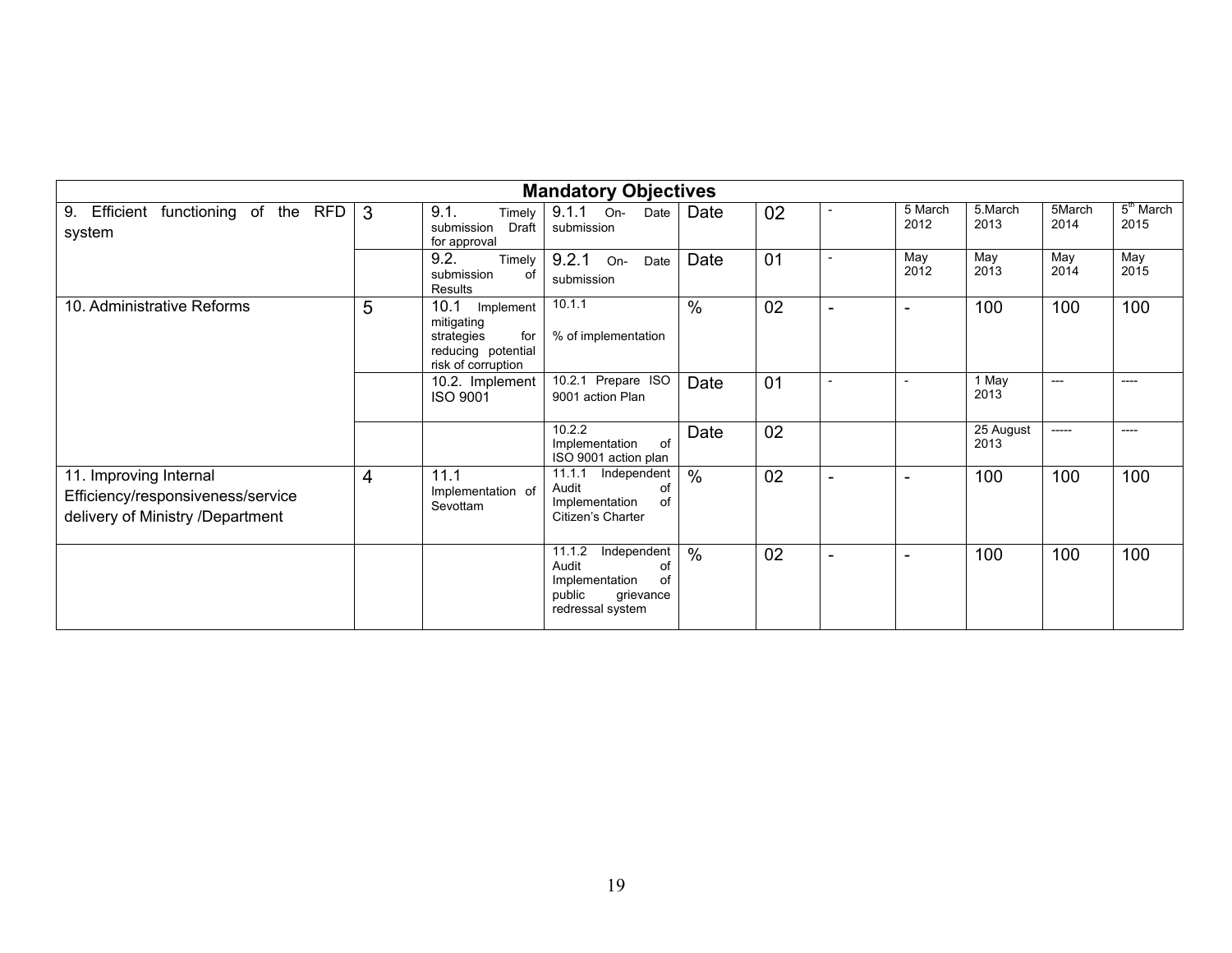#### Section 4

#### **DESCRIPTION & DEFINITION OF SUCCESS INDICATORS AND PROPOSED MEASUREMENT METHODOLOGY**

# **The measurement methodology for success indicators is based on the following:**

| <b>Objectives</b>                                                                        | <b>Success Indicator</b>                                                                       | Measurement methodology for success indicators                                                                                                                                                                                                                                                                                                                                                                                                                                                                                                                                                                                                                  |
|------------------------------------------------------------------------------------------|------------------------------------------------------------------------------------------------|-----------------------------------------------------------------------------------------------------------------------------------------------------------------------------------------------------------------------------------------------------------------------------------------------------------------------------------------------------------------------------------------------------------------------------------------------------------------------------------------------------------------------------------------------------------------------------------------------------------------------------------------------------------------|
| To<br>increase<br>1.<br>production,<br>overall<br>productivity<br>and<br>improve quality | 1.1.<br>Increase in<br>production<br>1.2.1Replanting<br>1.2.2Rejuvenation<br>1.2.3New Planting | Tea being an agricultural crop its production would fluctuate from year to year<br>depending upon the vagaries of nature. Hence it would not be feasible to project<br>an increase in production over previous year in absolute terms<br>Field developmental activities such as replanting, rejuvenation, new planting and irrigation<br>are eligible for subsidy under the plan scheme of the Tea Board. Applications received<br>are screened and after physical verification of the activity, subsidy is released. To<br>measure the actual extent of area developed, the post planting survey map drawn to scale<br>by accredited surveyors is relied upon. |
|                                                                                          | 1.3.1 Increase in<br>production per unit area<br>over previous year                            | In view of fluctuation in production on year to year basis and the crop loss to be<br>sustained from area uprooted for replanting, it would not be feasible to project<br>increase in production per unit area over previous year in absolute terms                                                                                                                                                                                                                                                                                                                                                                                                             |
|                                                                                          | 1.4.1.<br>Modernisation of units:                                                              | Modernisation of tea factories involves replacement of old and worn out machineries.<br>Subsidy is provided for new machineries procured and commissioned. Physical<br>verification is made as to the installation of the new machinery along with supporting                                                                                                                                                                                                                                                                                                                                                                                                   |
|                                                                                          | 1.4.2 Value addition in<br>units:<br>1.4.3. Quality certification                              | documents such as purchase order, delivery challan, good condition certificate, invoices,<br>insurance coverage etc. Each factory which has availed the subsidy is considered as one<br>unit. Similarly verification is done with regard to machineries purchased for value addition.<br>Quality assurance certification are checked for their authenticity and the agency which                                                                                                                                                                                                                                                                                |
|                                                                                          | in units                                                                                       | has certified the unit.                                                                                                                                                                                                                                                                                                                                                                                                                                                                                                                                                                                                                                         |
|                                                                                          | 1.5.1<br>Increase in orthodox<br>production over previous<br>vear                              | Subsidy is provided for each kg of orthodox tea produced in a given year. Increase or<br>decrease in orthodox production is measurable.                                                                                                                                                                                                                                                                                                                                                                                                                                                                                                                         |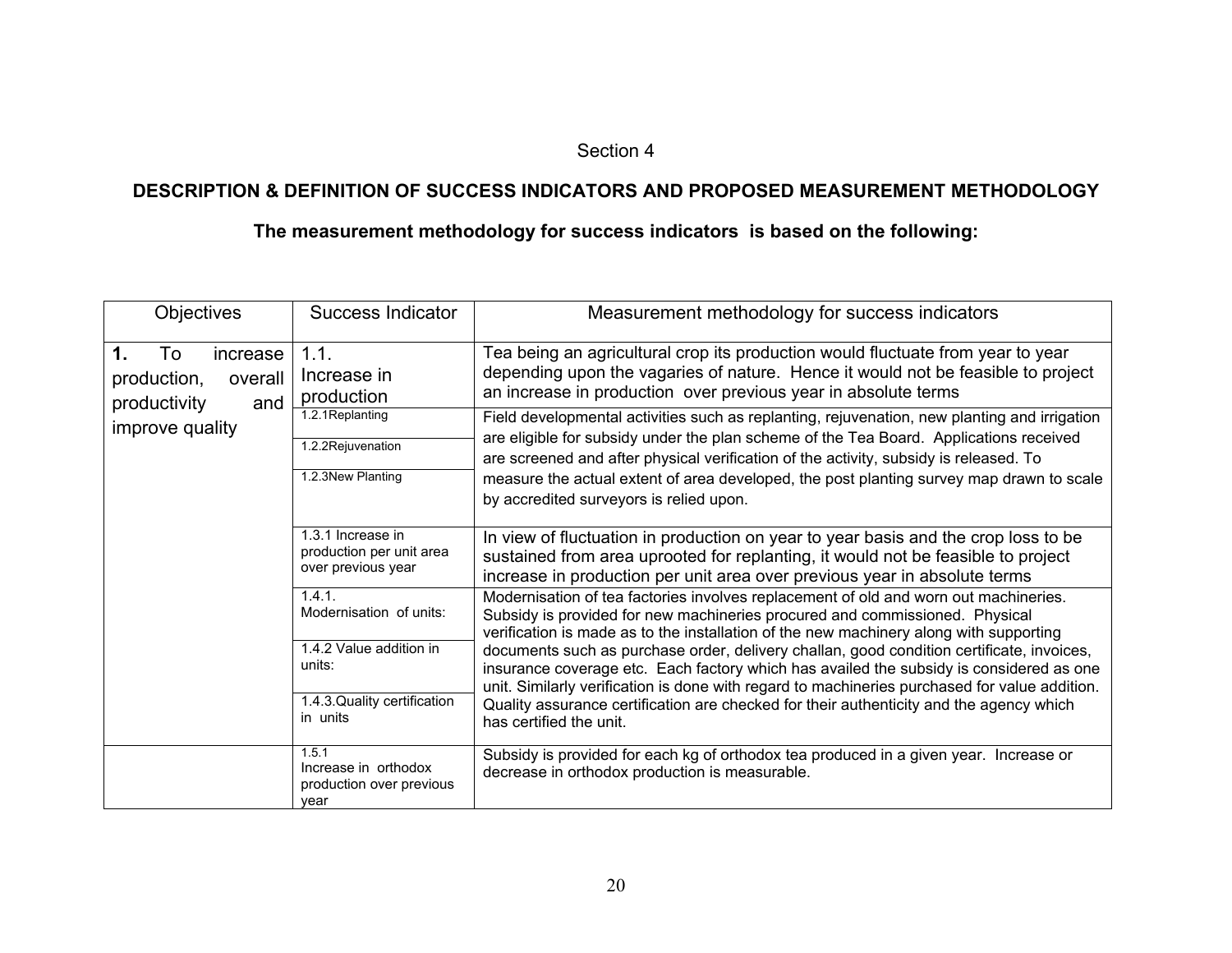| 2.<br>increase<br>the<br>To<br>domestic consumption of<br>tea and export of Indian     | 2.1.1.<br>Increase in domestic<br>consumption over<br>previous year                                                      | Domestic retention is arrived at after discounting the volume of tea exported from the total<br>tea produced in a given year. As the production would fluctuate year to year it would be<br>difficult to project increase in domestic consumption over previous year.               |
|----------------------------------------------------------------------------------------|--------------------------------------------------------------------------------------------------------------------------|-------------------------------------------------------------------------------------------------------------------------------------------------------------------------------------------------------------------------------------------------------------------------------------|
| tea                                                                                    | 2.2.1 increase in export<br>over previous year                                                                           | Export would depend upon the international demand and supply situation. As there is<br>ready market within India with the domestic consumption accounting for more than 80% of<br>total production, it would not be feasible to project an increase in export over previous<br>year |
|                                                                                        | 2.3.1<br>No. of events organised:                                                                                        | Number of events are reported on the basis of actual participation in the fairs and<br>exhibitions both domestic and international                                                                                                                                                  |
| 3. To have a platform for<br>electronic<br>trading<br>including<br>e-auction of<br>tea | 3.1.1 Increase over<br>previous year                                                                                     | All the public auction centres are on 100% e-auction mode. Hence it is possible to<br>ascertain the actual volume of tea traded through e-action and determine the increase or<br>decrease over the previous year.                                                                  |
| Supporting<br>welfare<br>4.<br>measures for the benefit<br>of tea garden workers       | 4.1.1 Stipend + Nehru<br>award +Coaching<br>- &<br>hostel fees for entry at<br><b>IIT/IIM/Civil Services</b>             | Stipend and other support is given to wards of plantation workers based on the application<br>forwarded from the concerned tea garden and certified by the School as to the class in<br>which the student is studying                                                               |
|                                                                                        | 4.1.2 School kits                                                                                                        | On the basis of availability of fund from Govt School kits to be provided to the school<br>going children in plantation areas from class VIII to XII.                                                                                                                               |
|                                                                                        | 4.1.3<br>Assistance<br>to<br>&<br>Scout<br>Guides<br>$+$<br>Sponsoring<br>special<br>cases of heart & cancer<br>patients | On the basis of availability of fund from Govt financial grant is provided to the scouts and<br>guides for organising camps/rallies etc Also covers grant to heart and cancer patients in<br>plantation areas as special cases.                                                     |
|                                                                                        | 4.2.1<br>Hospitals/health<br>centres                                                                                     | On the basis of availability of fund from Govt. financial grant is provided for construction<br>of hospitals/clinics/health centres in tea plantation areas.                                                                                                                        |
|                                                                                        | 4.2.2 Construction of<br>UNICEF model toilets +<br>Supply of water filter                                                | On the basis of availability of fund from Govt f inancial grant is provided based on the<br>applications received and physical verification of the work completed.                                                                                                                  |
|                                                                                        | 4.3.1 Persons trained                                                                                                    | Actual number of persons attended /participated in the training programme.                                                                                                                                                                                                          |
| 5. To extend support                                                                   | 5.1.1<br>Number<br>of<br>proposals processed                                                                             | Based on the actual number of proposals for which financial grant is provided                                                                                                                                                                                                       |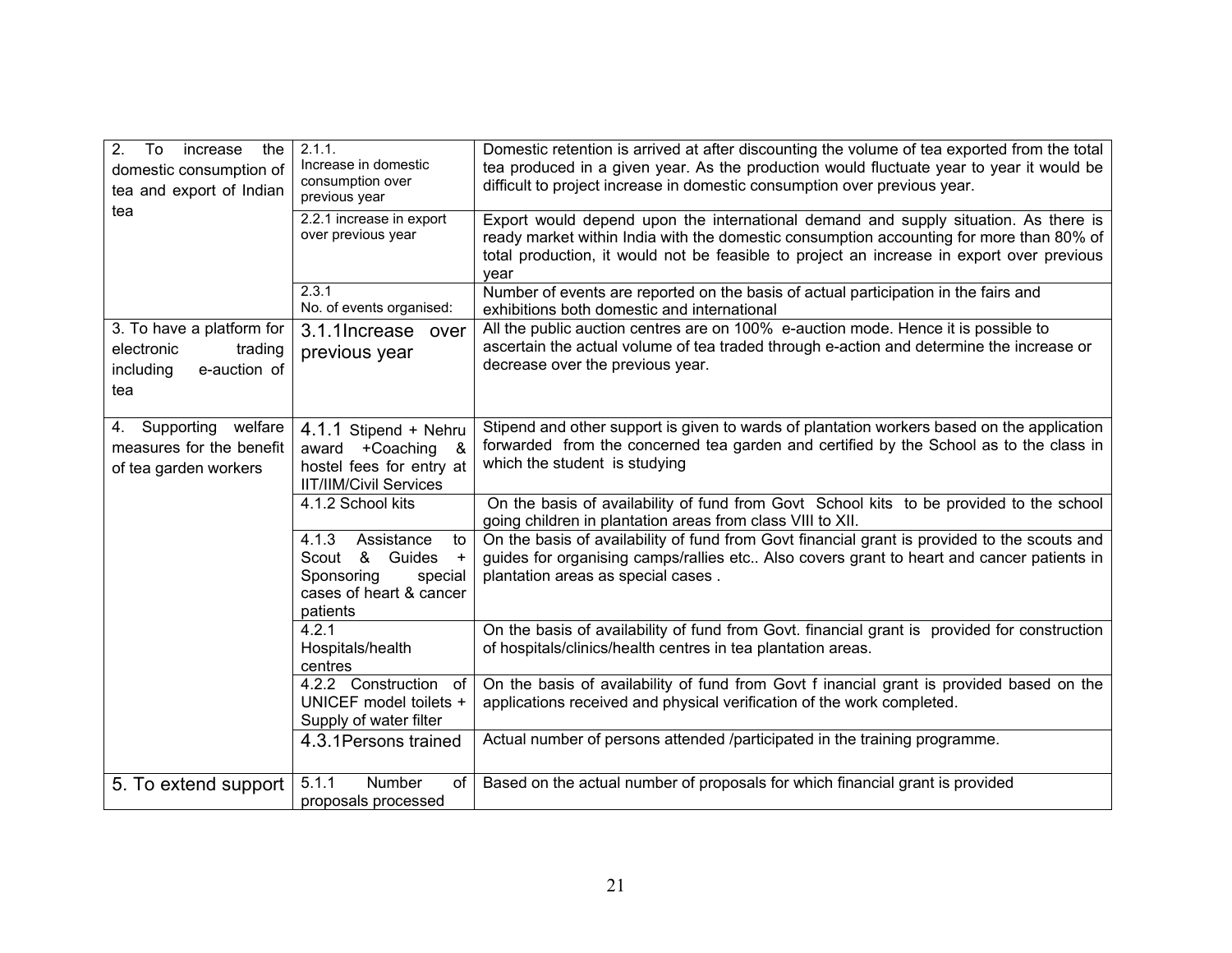| to the Tea Research<br>5.1.2<br>Finalisation of<br>It is done in consultation with reputed research institutes, and stakeholders<br>Institutes, and other<br>of the industry and experts in the field of tea. Research proposals received in different<br>areas of research for<br>Institutions<br>for<br>areas are screened preliminary through a screening committee and screened proposals<br>next year<br>undertaking focused<br>are further evaluated for acceptance.<br>research<br>and<br>5.1.3<br>Completion of<br>After implementation, successive evaluation of the project is carried out |  |
|------------------------------------------------------------------------------------------------------------------------------------------------------------------------------------------------------------------------------------------------------------------------------------------------------------------------------------------------------------------------------------------------------------------------------------------------------------------------------------------------------------------------------------------------------------------------------------------------------|--|
|                                                                                                                                                                                                                                                                                                                                                                                                                                                                                                                                                                                                      |  |
|                                                                                                                                                                                                                                                                                                                                                                                                                                                                                                                                                                                                      |  |
|                                                                                                                                                                                                                                                                                                                                                                                                                                                                                                                                                                                                      |  |
|                                                                                                                                                                                                                                                                                                                                                                                                                                                                                                                                                                                                      |  |
|                                                                                                                                                                                                                                                                                                                                                                                                                                                                                                                                                                                                      |  |
| annually by Tea Research Liaison Committee (TRLC) and this TRLC also<br>extension<br>study to evaluate the<br>research projects under<br>do the evaluation after completion of the projects. In addition, an independent Research                                                                                                                                                                                                                                                                                                                                                                    |  |
| Evaluation Committee (REC) reviews the progress of the research work on spot in the<br>taken in the past                                                                                                                                                                                                                                                                                                                                                                                                                                                                                             |  |
| host institutes once in the plan period.                                                                                                                                                                                                                                                                                                                                                                                                                                                                                                                                                             |  |
| Applications are processed as and when received and funds are released within the<br>6.1.1.<br>To<br>6.<br>encourage                                                                                                                                                                                                                                                                                                                                                                                                                                                                                 |  |
| financial year according to the receipt of fund from Gol<br>Sanctioning<br>0f<br>small tea growers in                                                                                                                                                                                                                                                                                                                                                                                                                                                                                                |  |
| proposals<br>within<br>collectivization                                                                                                                                                                                                                                                                                                                                                                                                                                                                                                                                                              |  |
| timelines<br>through formation of                                                                                                                                                                                                                                                                                                                                                                                                                                                                                                                                                                    |  |
| Regular monitoring is done regarding implementation of the proposals<br>6.1.2<br>SHGs and ensuring                                                                                                                                                                                                                                                                                                                                                                                                                                                                                                   |  |
| Implementation<br><b>of</b><br>remunerative prices                                                                                                                                                                                                                                                                                                                                                                                                                                                                                                                                                   |  |
| proposals sanctioned                                                                                                                                                                                                                                                                                                                                                                                                                                                                                                                                                                                 |  |
| up to 31.03.2011                                                                                                                                                                                                                                                                                                                                                                                                                                                                                                                                                                                     |  |
|                                                                                                                                                                                                                                                                                                                                                                                                                                                                                                                                                                                                      |  |
|                                                                                                                                                                                                                                                                                                                                                                                                                                                                                                                                                                                                      |  |
| 6.3.1<br>SHG are entitled for receiving various grants . Each SHG needs to produce records as                                                                                                                                                                                                                                                                                                                                                                                                                                                                                                        |  |
| No. of SHGs formed<br>the registration under society act and having a bank account.<br>With the deployment of Development Officer, under the newly created STG Directorate a<br>6.3.2 Improvement in                                                                                                                                                                                                                                                                                                                                                                                                 |  |
| productivity by SHGs of<br>close interface would be maintained from 2013-14 onwards. The productivity improvement                                                                                                                                                                                                                                                                                                                                                                                                                                                                                    |  |
| small growers<br>would be monitored w.e.f. 1st April, 2013.                                                                                                                                                                                                                                                                                                                                                                                                                                                                                                                                          |  |
|                                                                                                                                                                                                                                                                                                                                                                                                                                                                                                                                                                                                      |  |
| 6.4.1<br>In order to ensure a remunerative return to the small growers, a price sharing formula                                                                                                                                                                                                                                                                                                                                                                                                                                                                                                      |  |
| (PSF) has been notified which provides for equitable sharing of the primary sale price of<br>PSF inspections                                                                                                                                                                                                                                                                                                                                                                                                                                                                                         |  |
| made between the manufacturers and the growers. To monitor effective implementation of<br>conducted                                                                                                                                                                                                                                                                                                                                                                                                                                                                                                  |  |
| the PSF, seven district monitoring committees have been set up in major tea growing                                                                                                                                                                                                                                                                                                                                                                                                                                                                                                                  |  |
| districts. The Board is in the process of placing factory advisory officers shortly for close                                                                                                                                                                                                                                                                                                                                                                                                                                                                                                        |  |
| interface with the factories and ensuring transparency in transactions. However, the price                                                                                                                                                                                                                                                                                                                                                                                                                                                                                                           |  |
| of tea is dependent upon the market forces, it would not be feasible to ensure any<br>increase in prices over previous year. Thus neither the efforts nor the result could be                                                                                                                                                                                                                                                                                                                                                                                                                        |  |
| quantified.                                                                                                                                                                                                                                                                                                                                                                                                                                                                                                                                                                                          |  |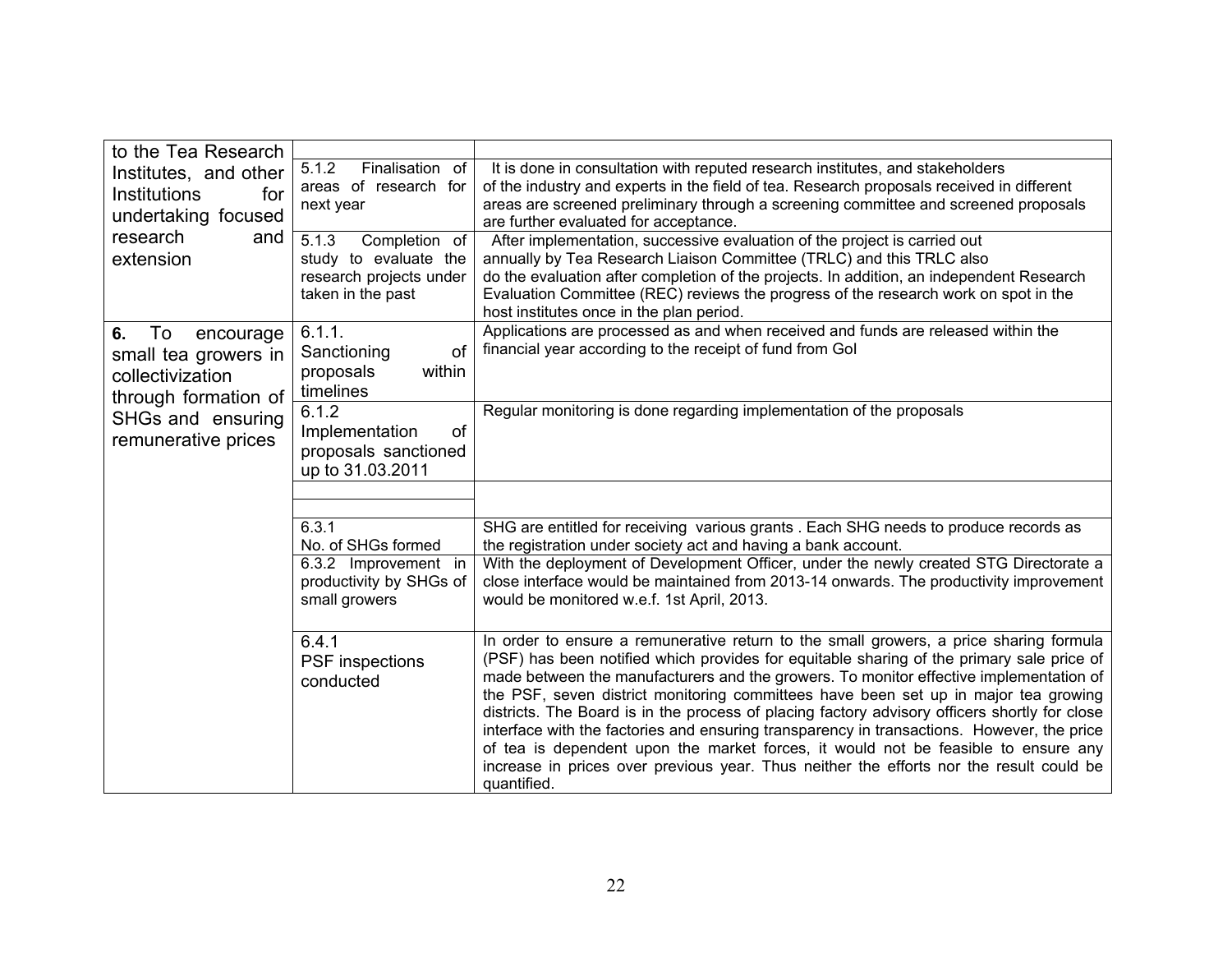| 7. To maintain data<br>base/ information on                                   | 7.1.1 Units covered                                         | Based on the actual number of gardens covered in the survey.                                                                    |  |  |  |  |
|-------------------------------------------------------------------------------|-------------------------------------------------------------|---------------------------------------------------------------------------------------------------------------------------------|--|--|--|--|
| and<br>tea<br>dissemination<br>to<br>stake<br>various<br>holders<br>0f<br>the | <b>Publication</b><br>7.2.1<br>οf<br>data                   | Based on the materials used for preparation of various schemes, monitoring of the<br>existing schemes and their evaluation      |  |  |  |  |
| <b>Industry</b>                                                               | Dissemination of<br>7.3.1<br>information                    | Based on the information on tea in the Board's website for trade, industry, Govt, Research<br>Scholar and other public interest |  |  |  |  |
| 8.<br>To<br>tea<br>support<br>industry<br>through                             | 8.1.1. Processing<br>within<br>timeline                     | Based on the applications processed within the time line prescribed.                                                            |  |  |  |  |
| effective<br>regulatory<br>mechanism                                          | 8.2.1<br>for<br>Licenses<br>covering generated Tea<br>waste | Based on the actual number of applications received for providing license                                                       |  |  |  |  |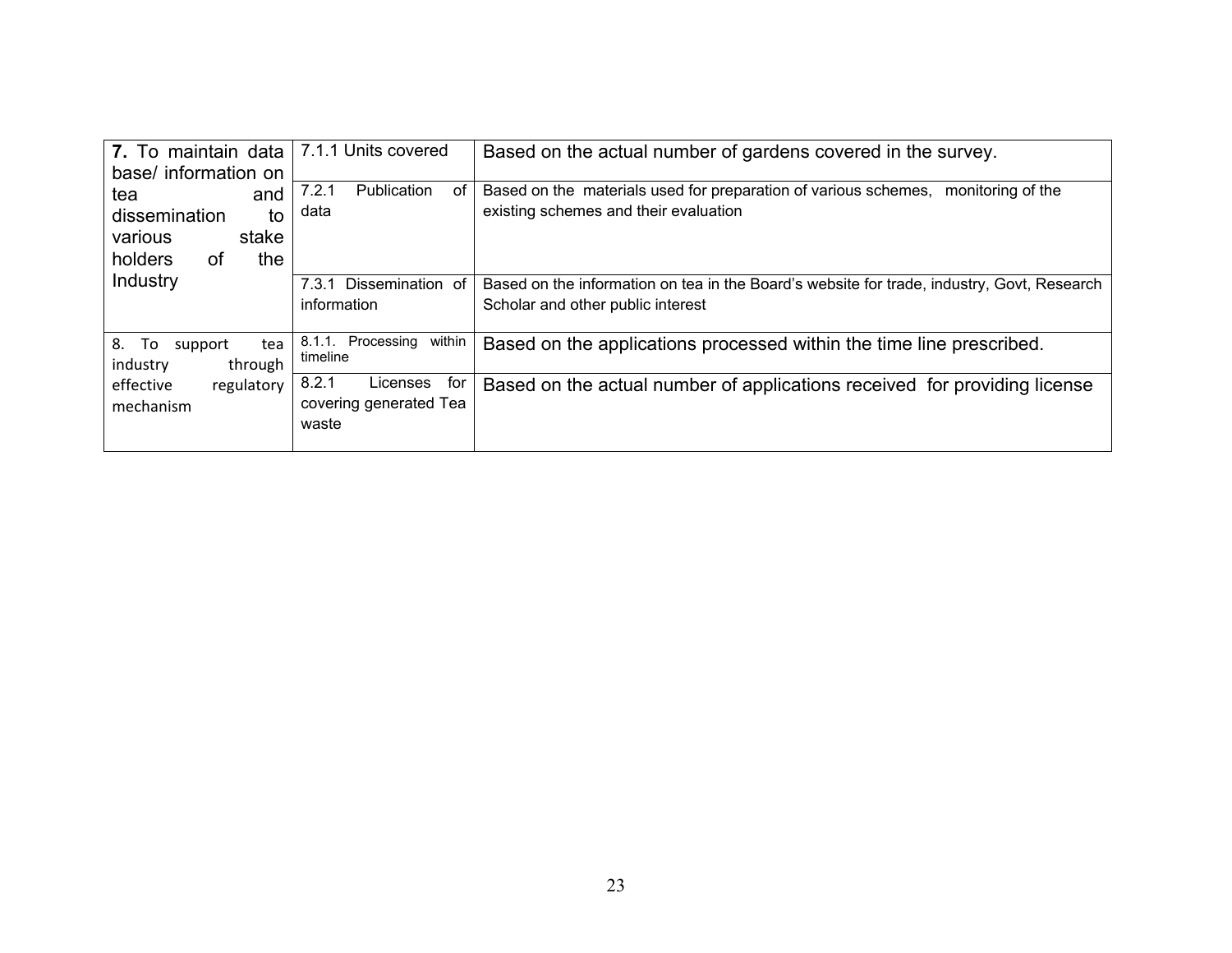#### *SECTION 5:*

# **SPECIFIC PERFORMANCE REQUIREMENTS FROM OTHER DEPARTMENTS**

| <b>Department</b>                                                    | <b>Relevant Success</b>                                                                                                                                  | What do you                                                                             | Why do you need                                                                                                                | How much you                                                        | What happens if                           |
|----------------------------------------------------------------------|----------------------------------------------------------------------------------------------------------------------------------------------------------|-----------------------------------------------------------------------------------------|--------------------------------------------------------------------------------------------------------------------------------|---------------------------------------------------------------------|-------------------------------------------|
|                                                                      | <b>Indicator</b>                                                                                                                                         | need?                                                                                   | it?                                                                                                                            | need?                                                               | you do not get it?                        |
| Department<br>0f<br>Commerce<br>under<br>Ministry<br>οf<br>Commerce  | of<br>Implementation<br>development<br>plan<br>programmes aimed<br>at<br>improving                                                                       | Timely<br>of<br>receipt<br>funds required as<br><b>Budget</b><br>per<br>Estimate        | For<br>settling<br>the<br>received<br>cases<br>under activities of<br>various schemes.                                         | As proposed under<br>BE.                                            | Targets set will not<br>be achieved.      |
|                                                                      | &<br>productivity,<br>quality up gradation<br>through timely and<br>full disbursement of<br>committed funds.                                             |                                                                                         |                                                                                                                                |                                                                     |                                           |
| <b>Tea Producers</b>                                                 | Full participation in<br>the scheme, timely<br>submission<br>оf<br>with<br>applications<br>required<br>documents.<br>Timely completion<br>of activities. | Valid<br>documents<br>and completion of<br>desired activity.                            | For completion<br>of l<br>requirements<br>to<br>achieve the target<br>set under particular<br>activity<br>the<br>of<br>scheme. | Maximum<br>participation<br>and<br>commitment                       | Targets set will not<br>be achieved.      |
| Tea Manufacturers/<br>exporters/ importers<br>/ buyers               | <b>Dissemination</b><br>of<br>monthly/<br>annual<br>data on production,<br>export and import of<br>tea                                                   | submission<br>Timely<br>of<br>statutory<br>monthly/<br>quarterly/<br>annual information | Data collection for<br>collation<br>and<br>compilation                                                                         | Maximum<br>participation<br>will<br>lead to complete<br>enumeration | <b>Estimates</b><br>cannot<br>be achieved |
| Auction Organisers/<br><b>Producers</b><br>Exporters<br>Associations | To improve the data<br>collection<br>responsiveness                                                                                                      | Timely submission<br>of weekly/ monthly/<br>information<br>annual<br>from their members | Data<br>collection,<br>collation<br>and<br>compilation                                                                         | Maximum response<br>from their members                              | -do-                                      |
| <b>Tea Manufacturers</b>                                             | monthly<br>Timely                                                                                                                                        | Form-E<br>(Part-I)                                                                      | For compilation of                                                                                                             | From<br>every                                                       | Production<br>and                         |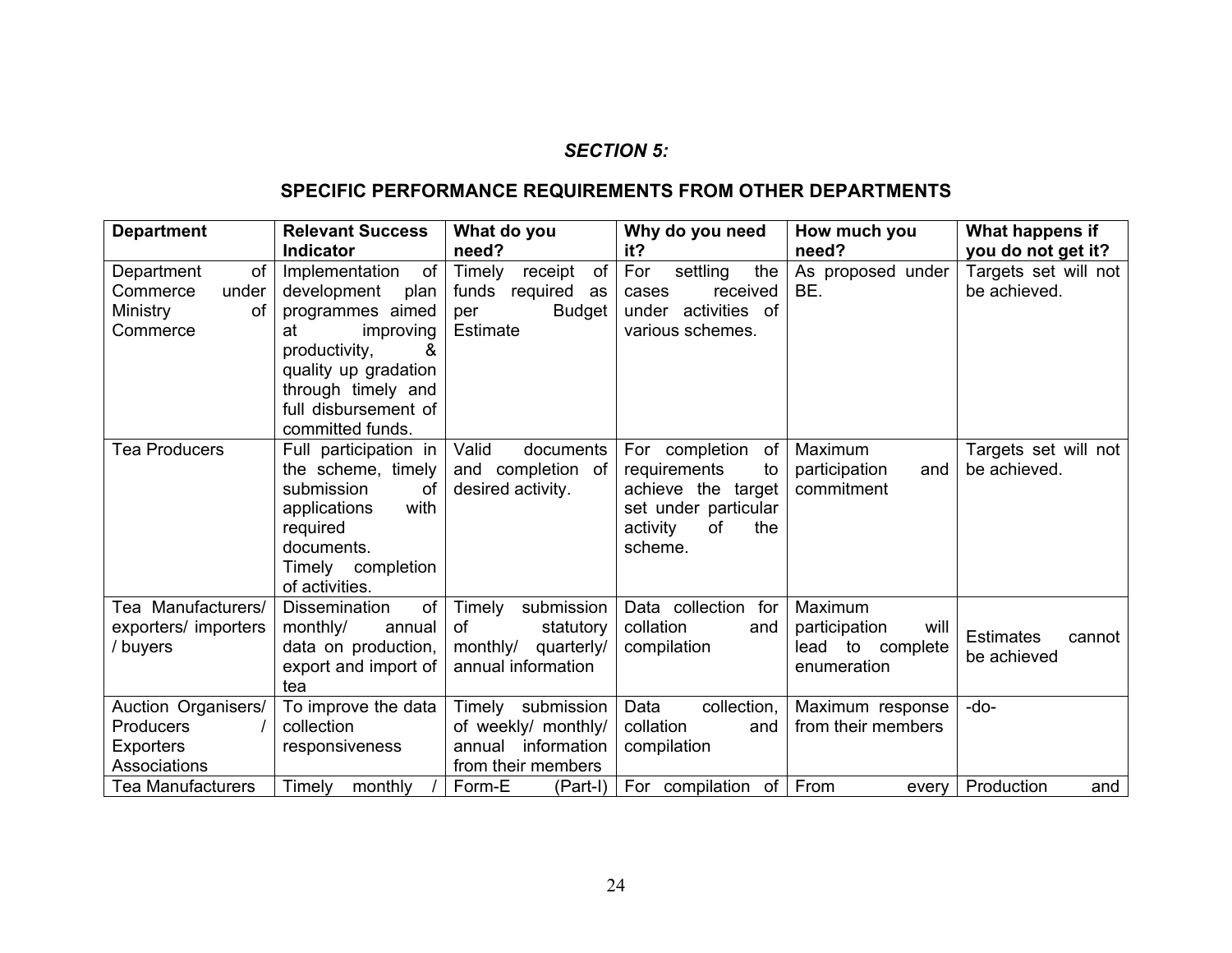| <b>Exporters</b>                                                                                    | annual submission<br>information on<br>of<br>manufacturing and<br>marketing of made<br>tea<br>Timely<br>submission<br>of<br>monthly                                                                                                      | Form-E<br>[monthly],<br>(Part-II)<br>[monthly],<br>Form-E<br>(Part-III)<br>[annual] returns<br>Monthly export<br>return.        | total production of<br>tea and marketing<br>thereof<br>for every<br>month and annually<br>For compilation of<br>total exports of tea | registered<br>manufacturer<br>of<br>made tea<br>From<br>every<br>registered<br>exporter | Marketing<br>information on tea<br>will be incomplete.<br>information<br>Export<br>will<br>tea<br>on<br>be |
|-----------------------------------------------------------------------------------------------------|------------------------------------------------------------------------------------------------------------------------------------------------------------------------------------------------------------------------------------------|---------------------------------------------------------------------------------------------------------------------------------|--------------------------------------------------------------------------------------------------------------------------------------|-----------------------------------------------------------------------------------------|------------------------------------------------------------------------------------------------------------|
|                                                                                                     | information<br><b>on</b><br>exports of tea                                                                                                                                                                                               |                                                                                                                                 | from the country for<br>every month and<br>annually                                                                                  | of tea.                                                                                 | incomplete.                                                                                                |
| <b>Buyers</b>                                                                                       | submission  <br>Timely<br>of<br>quarterly<br>information<br>on<br>purchase of tea                                                                                                                                                        | $Form - F$ return                                                                                                               | For compilation of<br>total<br>buying<br>and<br>buying pattern of<br>tea for quarter and<br>annually                                 | From<br>every<br>registered Buyer of<br>tea.                                            | Buyer's information<br>on buying pattern of<br>tea will not give a<br>clear picture.                       |
| Research<br>Tea<br><b>Institutes</b>                                                                | Execution<br>of<br>projects<br>research<br>and<br>organizing<br>trainings, seminars<br>and workshops.                                                                                                                                    | Successful<br>completion of Plan<br>of research work,<br>organizing seminars<br>and workshops etc.                              | Accomplishing<br>the<br>actions envisaged.                                                                                           | Maximum<br>possible<br>extent                                                           | Research Projects<br>implementation will<br>hamper.                                                        |
| Working with<br>the<br>State Governments<br>to ensure effective<br>implementation<br>of<br>schemes. | of <sub>l</sub><br>Implementation<br><b>Schemes</b><br>Plan<br>through conducting<br>workshops,<br>road<br>meetings,<br>shows,<br>baseline<br>surveys<br>allotment<br>and<br>amendment<br><b>of</b><br>landlaws<br>wherever<br>required. | Amendment of land<br>laws, lease matters<br>other<br>MoUs<br>and<br>related to nursery<br>raising<br>and<br>demonstrations etc. | For<br>successful<br>implementation of<br>decisions<br>policy<br>under<br>plan<br>schemes                                            | Maximum<br>possible<br>extent                                                           | Implementation<br>of<br>Plan Schemes will<br>suffer.                                                       |